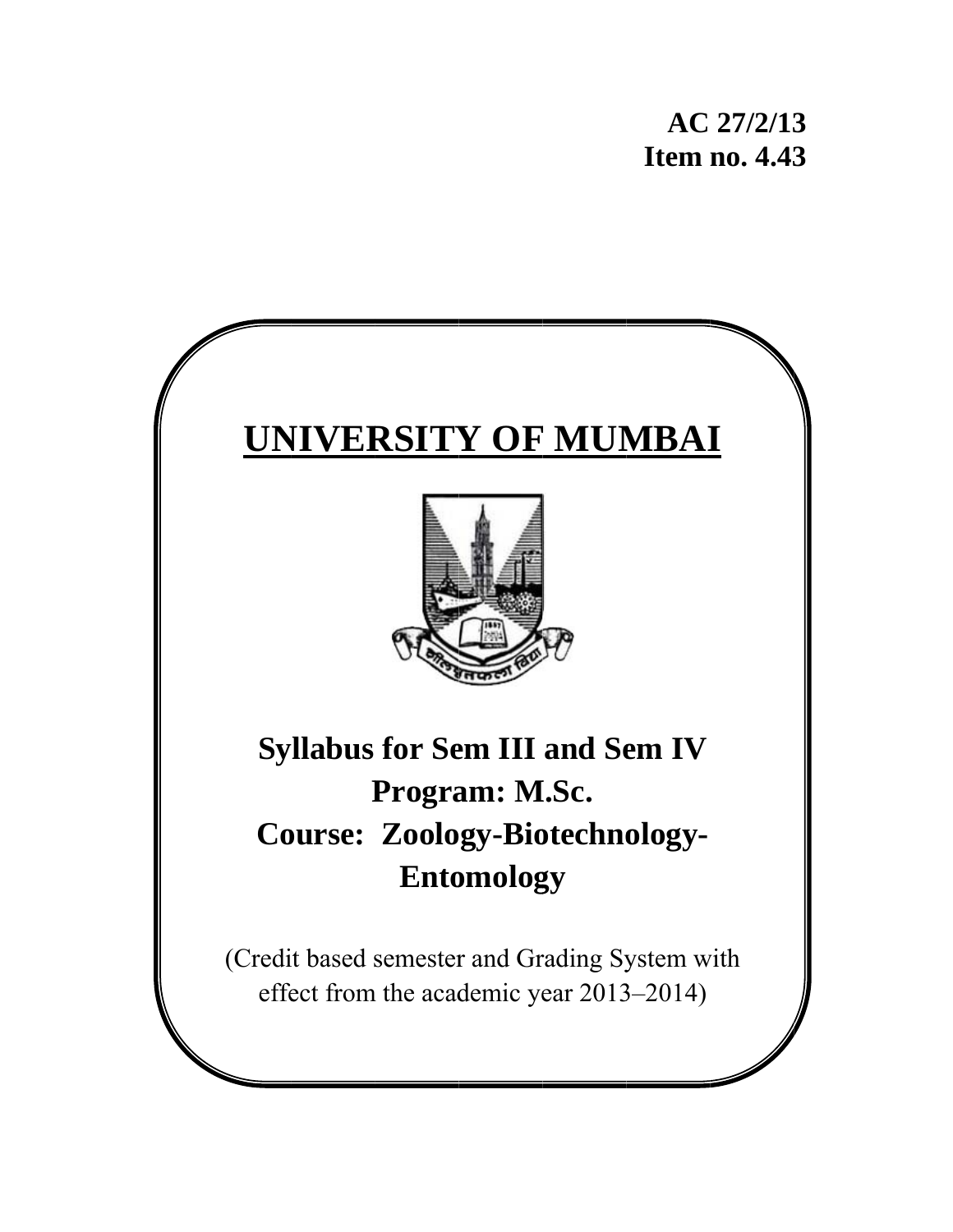#### **UNIVERSITY OF MUMBAI M.Sc. in Zoology: SEMESTER III and IV**

Credit Based Semester and Grading System to be implemented from the Academic Year 2013-2014.

#### **PREAMBLE**

BOS in Zoology during its meeting constituted a pyramid committee, to revise the syllabi in Zoology, with Dr. M. K. Pejaver as the Chairperson and Senior Teachers from affiliated Colleges as Jt. Chairperson, one each for UG and PG programmes. The class-wise syllabus committees were constituted in accordance with inclusive policy of the BOS with an aim to provide faculty at large hands on training and exposure to work on syllabus committees which will go a long way in taking our subject ahead in future when these experienced staff members would shape the subject after a decade. With the introduction of Credit Based Semester and Grading System and continuous evaluation consisting of components of internal assessment and external assessment by the esteemed University, the syllabus in Zoology was revised for M.Sc. Sem I and II to be implemented with effect from 2012‐13, after approval by concerned authorities of the University.

Vide University Circular No. APD/Misc.‐01/407/of 2011 dated 12/12/2011, contents of letter from K. P. Singh, Joint Secretary, UGC No. D.O.F1‐1/2009‐(CPP‐II) dated 29/11/2011 were notified to the faculty in Zoology. As per the letter an expert committee was constituted by the UGC to look into the issue of discontinuation of dissection of live animals in the laboratory experiments in Zoology/ Life Sciences at UG and PG levels. The guidelines prepared by the expert committee and approved by UGC were notified with a viewpoint to ensure compliance of the guidelines.

A special meeting of Heads of Zoology Departments of all the Colleges affiliated to the University was convened on  $17<sup>th</sup>$  August 2012 for deliberation on recommendation of expert committee appointed by the UGC regarding the discontinuation of dissection of live animals in laboratory experiments in Zoology / Life Sciences at UG and PG level.

In accordance with the deliberations in the above meeting, draft syllabus for M.Sc. SEMESTER‐III and IV in Zoology, suitably revised, to be implemented in the Credit Based Semester and Grading System was prepared by the committee under the guidance of pyramid committee. The draft was circulated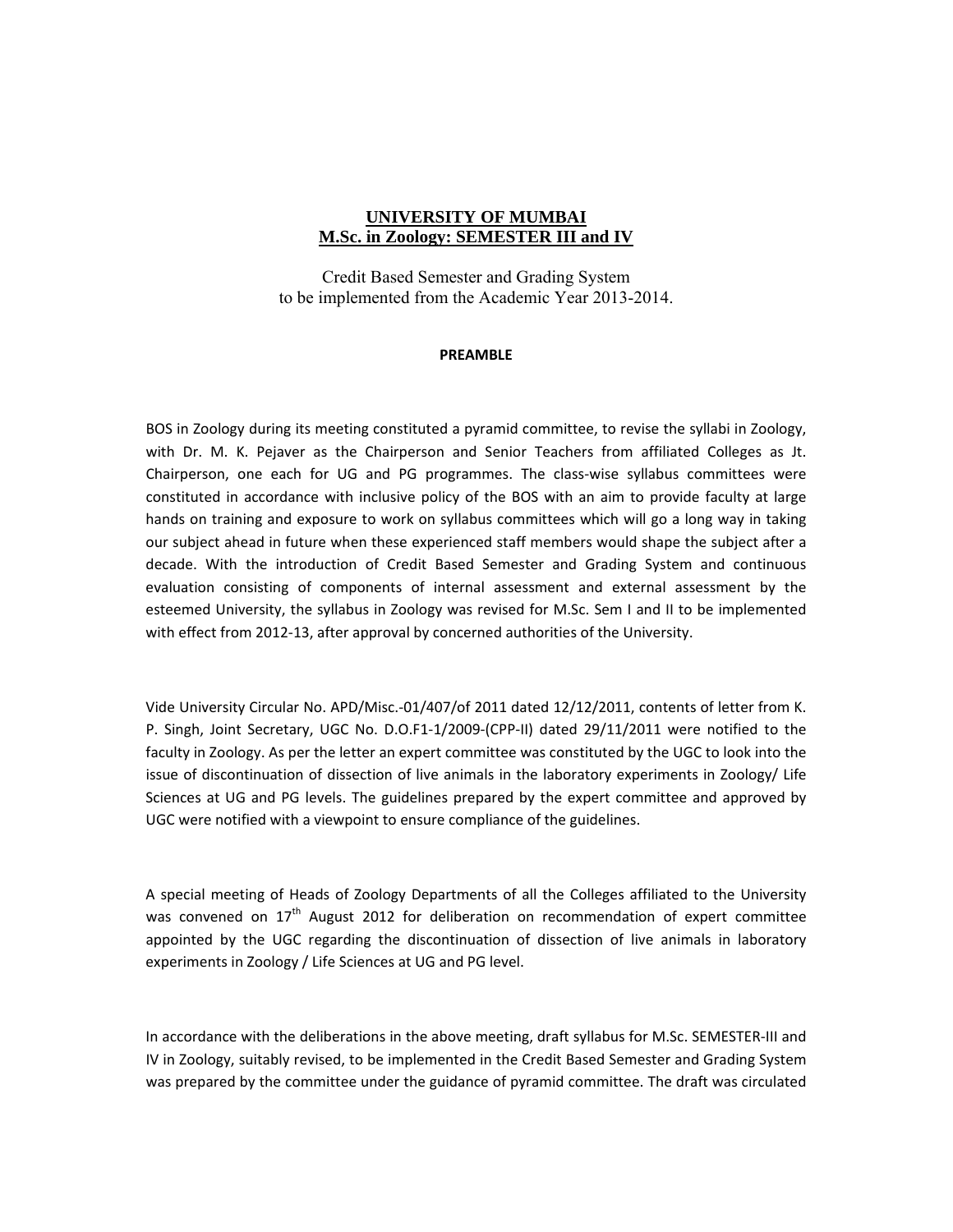among the heads and senior teachers of the Department of Zoology of various colleges for approval and suggestions.

In meeting of the BOS geld on 12<sup>th</sup> December, the draft was approved and it was resolved to implement the revised syllabus of Zoology at M.Sc. SEMESTER‐III and IV and make it effective from the Academic Year 2013‐2014 after approval from concerned authorities of the University.

Chairman

Board of Studies in Zoology

University of Mumbai.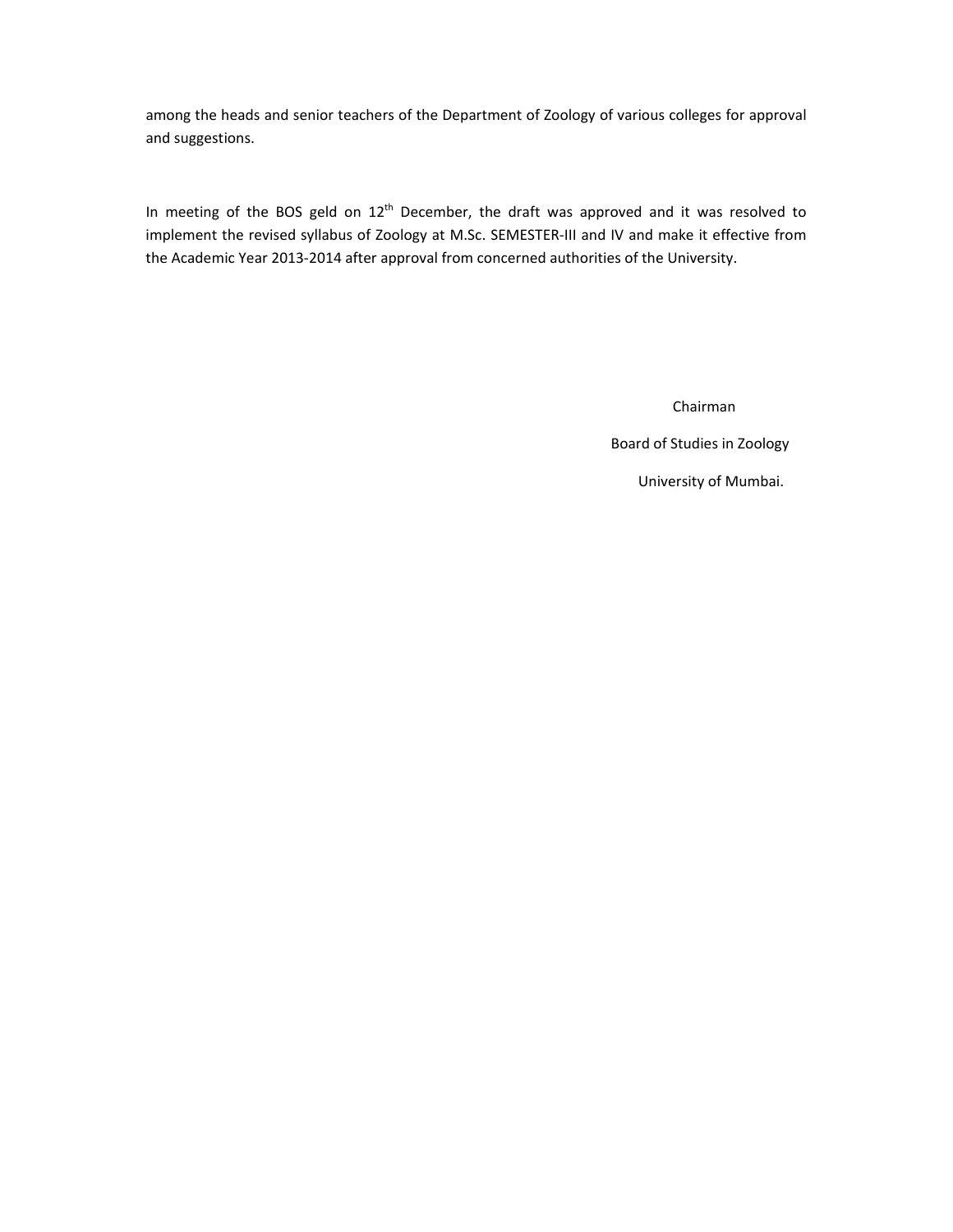#### M.Sc. Semester III and Semester IV **Zoology - Biotechnology and Entomology** Credit Based Semester and Grading System. To Be Implemented from the Academic Year 2013-2014.

## **Semester –III**

| <b>Theory</b> |                     |                                          |                |                |  |
|---------------|---------------------|------------------------------------------|----------------|----------------|--|
| Course        | Unit                | <b>TOPIC</b>                             | Credits        | L / Week       |  |
|               |                     | The implications of recombinant DNA      |                |                |  |
|               | $\bf{I}$            | technology of commercial products and    |                |                |  |
|               |                     | microbial synthesis                      |                |                |  |
| PSZOBT301     |                     | Large scale culture $&$ production from  | 4              | 1              |  |
|               | $\mathbf{I}$        | recombinant microorganisms & genetically |                |                |  |
|               |                     | engineered animal cells                  |                |                |  |
|               | III                 | Medical Biotechnology                    |                | 1              |  |
|               | IV                  | Environmental Biotechnology I            |                |                |  |
|               | $\mathbf{I}$        | Genome management and analysis           |                | 1              |  |
|               | $\mathbf{I}$        | Manipulation of gene expression in       |                | 1              |  |
| PSZOBT302     |                     | prokaryotes                              | 4              |                |  |
|               | III                 | <b>Bioinformatics</b>                    |                | $\mathbf{1}$   |  |
|               | IV                  | Animal biotechnology and Human therapies |                | $\mathbf{1}$   |  |
|               | $\mathbf I$         | Insect classification.                   |                | 1              |  |
| PSZOENT303    | $\overline{\rm II}$ | Insect morphology.                       | 4              | 1              |  |
|               | III                 | Insect anatomy and physiology.           |                | $\mathbf{1}$   |  |
|               | IV                  | Insect development and endocrinology     |                | 1              |  |
|               | $\mathbf I$         | Insect pests of crops.                   |                | 1              |  |
| PSZOENT304    | $\mathbf{I}$        | Medical & industrial entomology.         | 4              | $\mathbf 1$    |  |
|               | III                 | Insect control and toxicology            |                | $\mathbf{1}$   |  |
|               | IV                  | Insect ecology and genetics              |                | $\mathbf{1}$   |  |
| 16<br>16      |                     |                                          |                |                |  |
|               |                     | <b>Practicals</b>                        |                |                |  |
| PSZOBT3P1     |                     | Practicals based on PSZOBT 301           | $\overline{2}$ | $\overline{4}$ |  |
| PSZOBT3P2     |                     | Practicals based on PSZOBT 302           | $\overline{2}$ | $\overline{4}$ |  |
| PSZOENT3P3    |                     | Practicals based on PSZOENT303           | $\overline{2}$ | $\overline{4}$ |  |
| PSZOENT3P4    |                     | Practicals based on PSZOENT304           | $\overline{2}$ | 4              |  |
| <b>Total</b>  | 08<br>16            |                                          |                |                |  |
| <b>TOTAL</b>  |                     |                                          | 24             | 32             |  |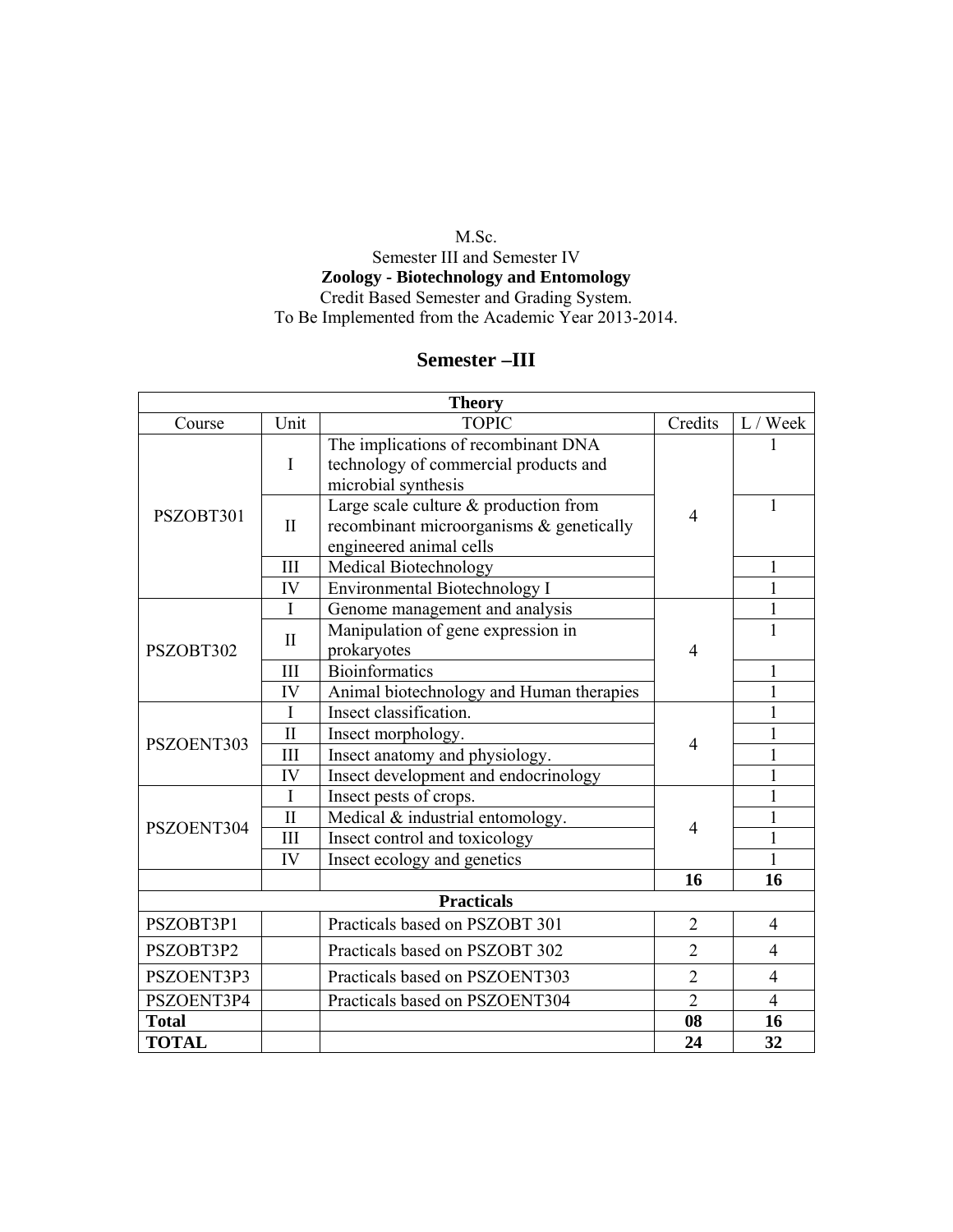| <b>Theory</b>      |              |                                            |                |                |
|--------------------|--------------|--------------------------------------------|----------------|----------------|
| Course             | Unit         | <b>TOPIC</b>                               | Credits        | L / Week       |
|                    | $\mathbf I$  | Microbial synthesis of commercial products |                |                |
|                    | $\mathbf{I}$ | Large scale culture & production for       |                | $\mathbf{1}$   |
| PSZOBT401          |              | industrial biotechnology                   | 4              |                |
|                    | III          | <b>Agricultural Biotechnology</b>          |                | 1              |
|                    | IV           | Environmental Biotechnology II             |                | 1              |
|                    | I            | Genome management                          |                | $\mathbf{1}$   |
|                    | $\mathbf{I}$ | Manipulation of gene expression in         |                | 1              |
| PSZOBT402          |              | eukaryotes                                 | 4              |                |
|                    | III          | The human genome project                   |                | 1              |
|                    | IV           | Regulations and patents in biotechnology   |                | 1              |
|                    | I            | Insect classification                      |                |                |
| PSZOENT403         | $\mathbf{I}$ | Insect morphology.                         | 4              | 1              |
|                    | III          | Insect anatomy and physiology              |                | $\mathbf 1$    |
|                    | IV           | Insect development and endocrinology       |                |                |
|                    | I            | Insect pests of crops and forest           |                |                |
| PSZOENT404         | $\mathbf{I}$ | Veterinary & industrial entomology<br>4    |                |                |
|                    | III          | Insect control and toxicology              |                | $\mathbf{1}$   |
|                    | IV           | Insect ecology and genetics                |                | 1              |
| <b>Total</b>       |              |                                            | 16             | 16             |
| <b>Practicals</b>  |              |                                            |                |                |
| PSZOBT4P1          |              | Practicals based on PSZOBT4P1              | $\overline{2}$ | $\overline{4}$ |
| PSZOBT4P2          |              | Practicals based on PSZOBT4P1              | $\overline{2}$ | 4              |
| PSZOENT4P3         |              | Practicals based on PSZOENT403             | $\overline{2}$ | $\overline{4}$ |
| PSZOENT4P4         |              | Practicals based on PSZOENT404             | $\overline{2}$ | 4              |
| 08<br><b>Total</b> |              | 16                                         |                |                |
| <b>TOTAL</b>       |              |                                            | 24             | 32             |

## **Semester –IV**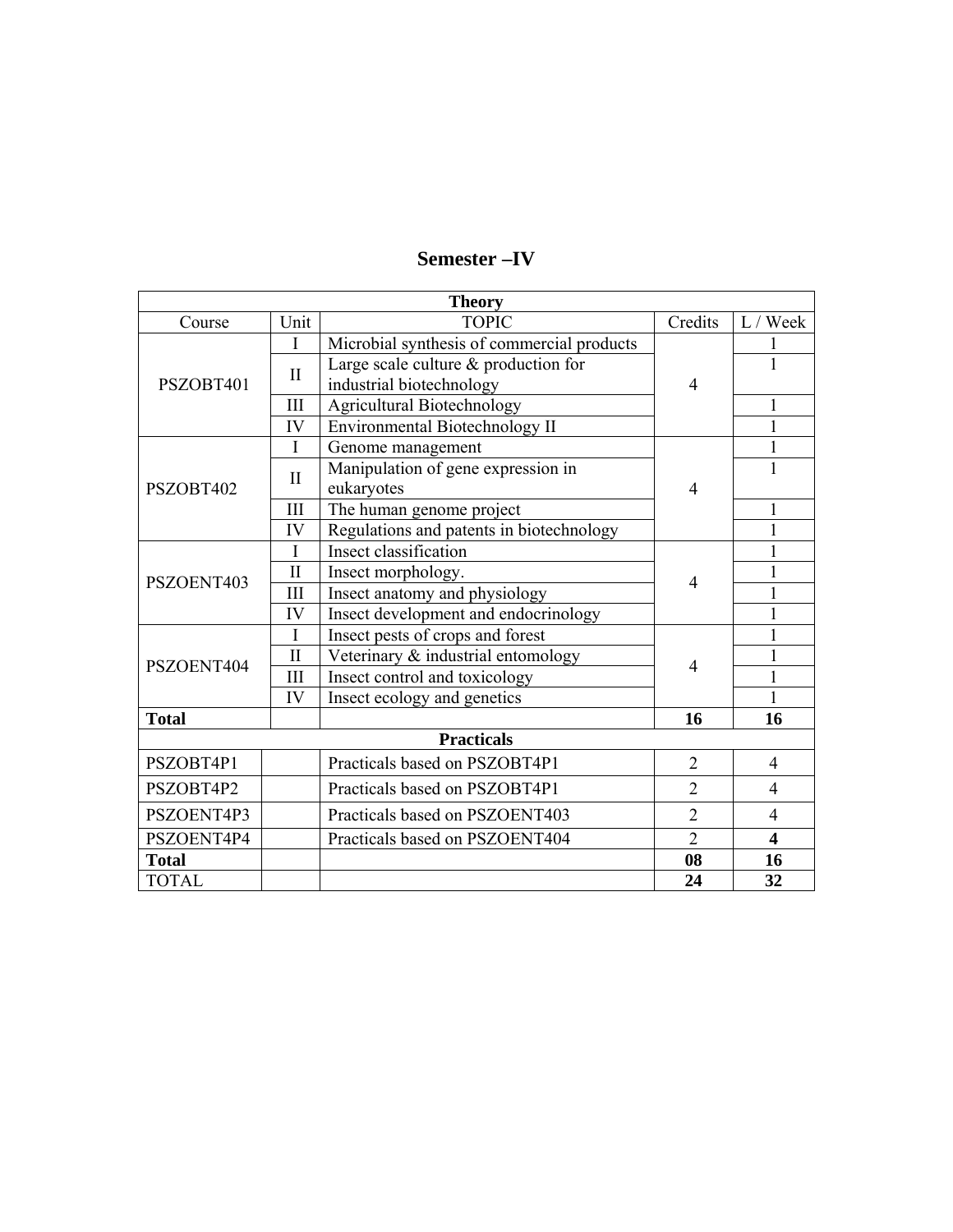#### **M. Sc.**

#### **ZOOLOGY**

#### **SEMESTER III**

#### **THEORY**

#### **PSZOBT301**

#### **ZOOLOGY – BIOTECHNOLOGY ENTEMOLOGY**

#### **PSZOBT301: Basics of Industrial & Environmental Biotechnology I**

#### **Unit I: The implications of recombinant DNA technology of commercial products and microbial synthesis** 15

- 1.1. The implications of recombinant DNA technology
	- 1.1.1 **\***General account on applications of biotechnology
	- 1.1.2 **\***Commercialization of biotechnology & biotech companies
	- 1.1.3 Prospects of novel food technology
	- 1.1.4 Economics of microbial biotechnology
	- 1.1.5 Areas of significant public concern: Antibiotic resistance marker gene, transfer of allergies, pollen transfer from GM plants, social, moral & ethical issues associated with GMOs.
- 1.2 Amino acids & their commercial use production strain, process of L-glutamate, Laspartate, L-phenylalanine, L-tryptophan.
- **Unit II: Large scale culture & production from recombinant microorganisms 15 & genetically engineered animal cells** 
	- 2.1. Large scale culture & production from recombinant microorganisms:
		- 2.1.1 Batch fermentation
		- 2.1.2 Fed batch fermentation
		- 2.1.3Continuous fermentation
		- 2.1.4 **\***Maximizing the efficiency of fermentation process
		- 2.1.5 Harvesting, disrupting & downstream processing
	- 2.2. Large scale culture & production from genetically engineered animal cell cultures:
		- 2.2.1Design of bioreactors for large scale animal cell culture-Batch, Fed batch
		- 2.2.2 Mammalian cell lines & their characteristics
		- 2.2.3 Media for the cultivation of mammalian cells
		- 2.2.4 **\***Commercial products produced with mammalian cell culture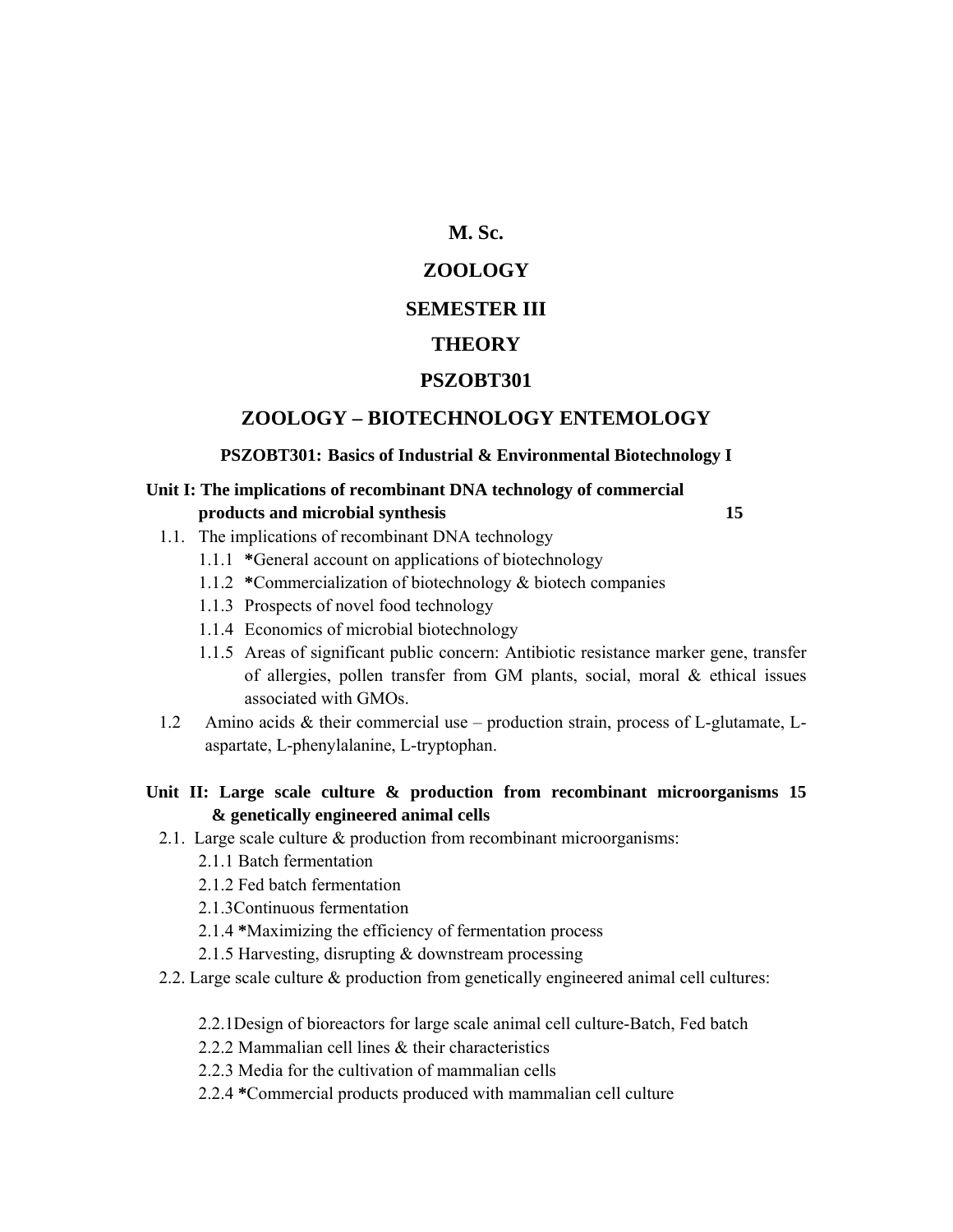#### **Unit III: Medical Biotechnology 15**

- 3.1. Sub-unit vaccines
	- 3.1.1 **\***Sub-unit Vaccine production against viruses-Herpes simplex, Bovine foot & mouth disease virus
	- 3.1.2 Peptide vaccines-synthetic drugs (engineered proteins)
	- 3.1.3 Genetic immunization-DNA vaccines, Antisense DNA, Therapeutic ribozymes
	- 3.1.4 **\***Live recombinant vaccines
	- 3.1.5 **\***Attenuated vaccines against Cholera, Salmonella sp.
	- 3.1.6 Vector vaccines-Vaccine directed against viruses-Rabies virus G-protein, Hepatitis B surface antigen
	- 3.1.7 Anti-idiotypic vaccine for cancer treatment
- 3.2. Monoclonal antibodies (mAbs) & therapeutic applications:
	- 3.2.1 mAbs for prevention of rejection of transplanted organs
	- 3.2.2 Treatment of bacterial blood infection
	- 3.2.3 Human monoclonal antibodies
	- 3.2.4 Hybrid human-mouse monoclonal antibodies
	- 3.2.5 HIV therapeutic agents
	- 3.2.6 Anti-tumour antibodies

#### Unit IV: Environmental Biotechnology I 15

- 4.1. Biomass utilization
	- 4.1.1 Microorganisms in lignocellulose degradation
	- 4.1.2 Isolation of prokaryotic & eukaryotic cellulase gene
	- 4.1.3 Manipulation of cellulase gene
	- 4.1.4 Production of single cell proteins by using biomass as raw material
	- 4.1.5 Commercial production of fructose and alcohol from biomass
	- 4.1.6 Improvements of fructose and alcohol production
	- 4.1.7 Fuel ethanol from biomass
- 4.2. Bioremediation of xenobiotic compounds
	- 4.2.1 Characteristics of xenobiotics in the environment
	- 4.2.2 Characteristics of aerobic microorganisms for degradation of organic pollutants
	- 4.2.3 Genetic engineering of biodegradative pathways-

Manipulation by transfer of plasmid, manipulation by gene alteration

4.2.4**\***Degradation of xenobiotic compounds-petroleum products, n-alkanes, alkenes, cycloaliphatic compounds, aromatic hydrocarbons, polyaromatic hydrocarbons, chlorinated organic compounds (aliphatic & aromatic)

#### **\*marked topics are to be taken for seminar**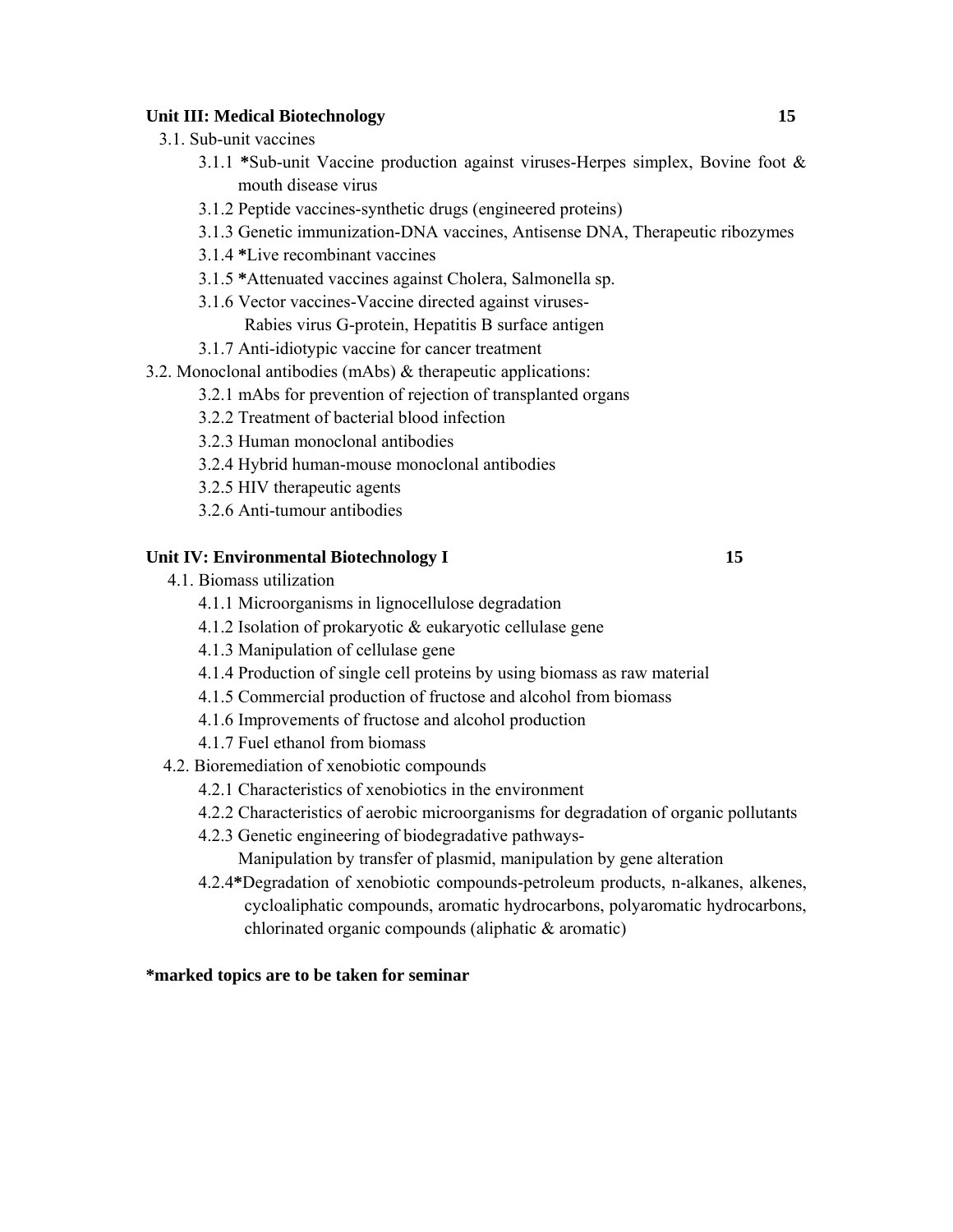#### **PSZOBT302**

#### **PSZOBT302: GENETIC ENGINEERING TECHNIQUES AND ITS APPLICATONS**

#### Unit I: Genome management and analysis **15**

#### **1.1 The Basic tools of genetic engineering**

- 1.1.1 Chemical Synthesis of DNA-Oligonucleotide synthesis by Phosphoramidite method, Synthesis of genes
- 1.1.2 **\***DNA Sequencing -- Maxam-Gilbert method, Sanger's dideoxynucleotide method, By using bacteriophage M13 By Primer walking
- 1.1.3 Polymerase chain reaction and its advantages

#### **1.2 Cloning Vectors**

- 1.2.1 **\***General purpose plasmid vectors (pUC19, pBR322)(Bacterial Vectors)
- 1.2.2 Bacteriophage and cosmid vectors
- 1.2.3 Yeast artificial chromosomes (YACs)

#### **1.3 Analysis of genome/proteome**

- 1.3.1 DNA fingerprinting/physical mapping/pulsed field gel electrophoresis
- 1.3.2 Analysis of the proteome
- 1.3.3 Analysis of mRNA transcripts

#### **Unit II: Manipulation of gene expression in prokaryotes 15**

#### **2.1 Promoters of gene expression in prokaryotes**

- 2.1.1 Prokaryotic gene expression
- 2.1.2 Isolation of functional promoters
- 2.1.3 Promoter selection with E.coli plasmid pBR316
- 2.1.4 **\***Promoter selection with plasmid pKO1
- 2.1.5 Gene expression from strong and regulatable promoters

#### **2.2 Expression of cloned genes in prokaryotes**

- 2.2.1 Increasing protein production and secretion
- 2.2.2 **\***Inclusion bodies and fusion proteins
- 2.2.3 Unidirectional tandem gene arrays
- 2.2.4 Translation expression vectors
- 2.2.5 Increasing protein stability

#### Unit III: Bioinformatics 15

3.1 Uses and application of computers in biological sciences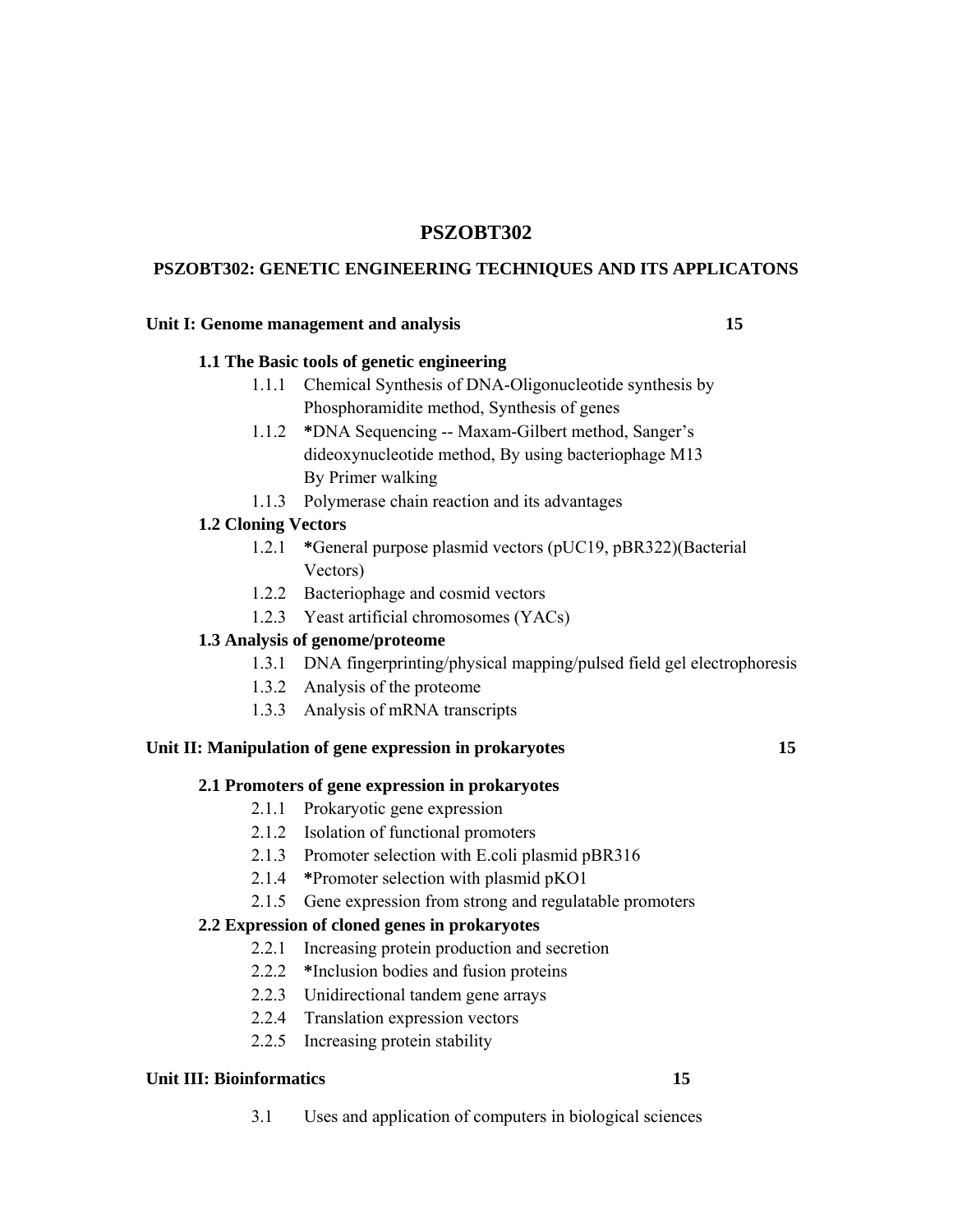- 3.2 **\***DNA profiling: cDNA and EST's (expressed sequence tags)
- 3.3 Basic research with DNA microarrays and its application in healthcare.
- 3.4 Biomedical genome research and pharmaco genomics
- 3.5 **\***Random amplified polymorphic DNA (RAPD)
- 3.6 Human genomic variation-SNP's (single nucleotide polymorphisms,SNP's and disease; QTL (quantitative trait loci) and its relation to SNP's
- 3.7 Satellite DNA and its types

#### **Unit IV: Animal biotechnology and Human therapies 15 4.1 Animal Biotechnology**

- 4.1.1 **\***Transgenic animals and their applications: Mice as model system for human diseases and as test case model,Cows, pigs, sheep, goats as biopharmaceuticals Transgenic insects and birds
- 4.1.2 Recombinant DNA technology to prevent animal diseases
- 4.1.3 Conservation biology-Embryo transfer
- 4.1.4 Regulation of transgenic animals and patenting genetically engineered animals

#### **4.2 Human therapies**

- 4.2.1 Tissue engineering: Skin, liver, pancreas
- 4.2.2 **\***Xenotransplantation
- 4.2.3 Antibody engineering
- 4.2.4 Cell adhesion based therapies: Integrins, Inflammation, Cancer and metastasis
- 4.2.5 Targeted gene replacement for correcting a mutated gene
- 4.2.6 Site directed mutagenesis

#### **\*marked topics are to be taken for seminar**

#### **Course PSZOENT303**

#### **General Entomology.**

#### Unit – I : INSECT CLASSIFICATION. 15 L

**1.1. Extinct insects, Origin and evolution of insects.**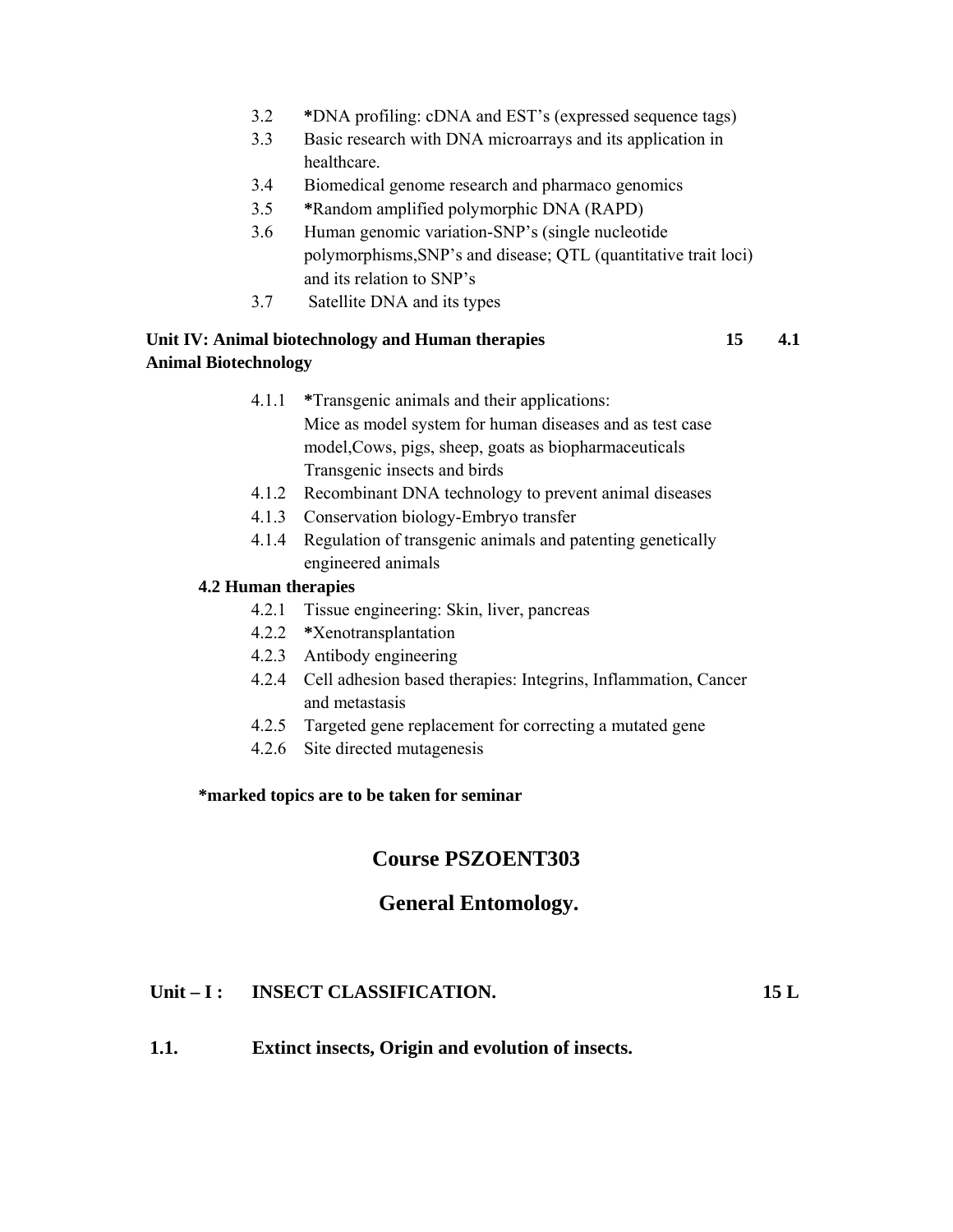## **1.2. General characters of various orders and classification of some economically important orders up to families.**

i)Apterygota – Thysanura, Collembola.

 ii) Pterygota – Odonata, Orthoptera, Hemiptera, Coleoptera. iii) Insect preservation techniques.

#### Unit – II : INSECT MORPHOLOGY. 15L

| 2.1 | Integument   | - Structure and Chemistry.                   |
|-----|--------------|----------------------------------------------|
| 2.2 | Head         | - Segmentation, Endoskeleton and Antennae.   |
| 2.3 | Mouth Parts* | - Types, Structure and Mechanism of feeding. |

#### Unit – III : INSECT ANATOMY AND PHYSIOLOGY. 15L

| 3.1. | <b>Digestive System</b> | - Structure and modification of gut, digestive enzymes<br>and physiology of digestion.                    |
|------|-------------------------|-----------------------------------------------------------------------------------------------------------|
| 3.2. |                         | <b>Respiratory System<sup>*</sup></b> - Aerial and aquatic respiration. Mechanism of gaseous<br>exchange. |
| 3.3. | <b>Excretory System</b> | - Principal and accessory organs of excretion.                                                            |
|      |                         | Unit-IV: INSECT DEVELOPMENT AND ENDOCRINOLOGY:<br>15L                                                     |

#### **4.1. Development.\***

- 4.1.1 Types of eggs and cleavage.
- 4.1.2 Early embryonic development.
- 4.1.3 Types of larvae and pupae.

#### **4.2. Endocrinology.**

. Histology of Neuro – endocrine glands and mechanism of secretion.

**\* Marked topics may be given to students for seminar.**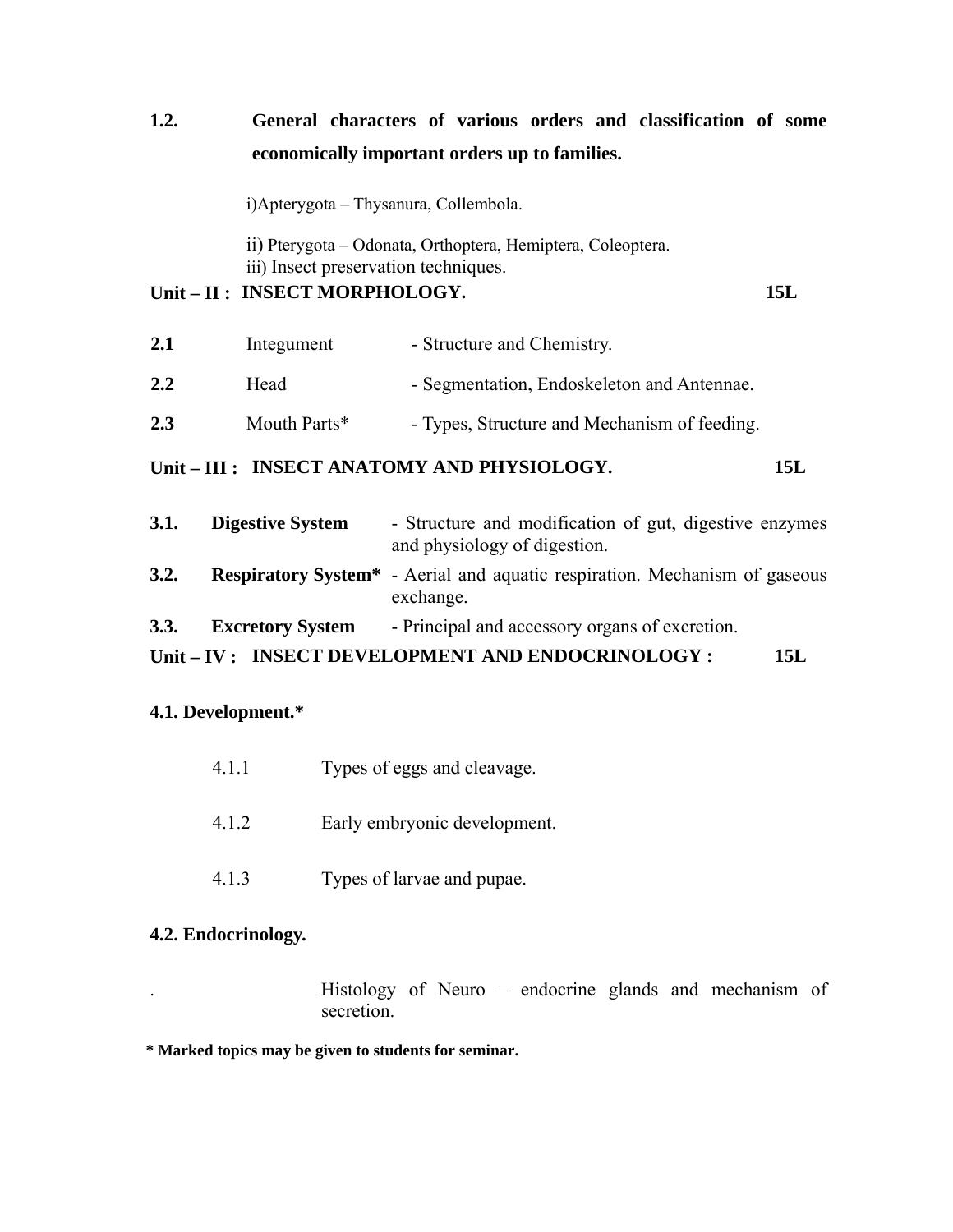## **Course PSZOENT304**

## **Applied Entomology, Ecology and Genetics.**

#### Unit – I : INSECT PESTS OF CROPS. 15 L

Study of Insect pests with special reference to their classification upto families, appearance, habit, life history, distribution, host plant damage and control measures

| 1.1 | Agricultural Pests of | - Rice, Jowar, Cotton and Sugarcane |
|-----|-----------------------|-------------------------------------|
| 1.2 | Vegetable Pests of    | - Cabbage, Brinjal, Okra            |
| 1.3 | Fruit Pests of        | - Mango, Citrus, Coconut, Fig waps  |

#### Unit – II : MEDICAL & INDUSTRIAL ENTOMOLOGY. 15 L

#### **2.1. Medical Entomology\***

- 2.1.1. Study of following insects as vectors of human diseases regarding their classification up to family, appearance, habit, brief life history, distribution, diseases caused and control measures :- Mosquito, flea, housefly, Tse tse fly sand fly.
- 2.1.2. Forensic entomology.

| 2.2. | <b>Industrial Entomology</b> |
|------|------------------------------|
|------|------------------------------|

- 2.2.1.\* Types and life history of honey bees used in Apiculture.
- 2.2.2.\* Bee keeping Management & prospects.
- 2.2.3. Life history and cropping of lac insect.
- 2.2.4. $*$  Lac Utility and scope of lac industry.

#### Unit – III : INSECT CONTROL AND TOXICOLOGY - 15L

#### **3.1. Basic Principles of Insects Control.**

Chemical Control – Classification and evolution of insecticides. Different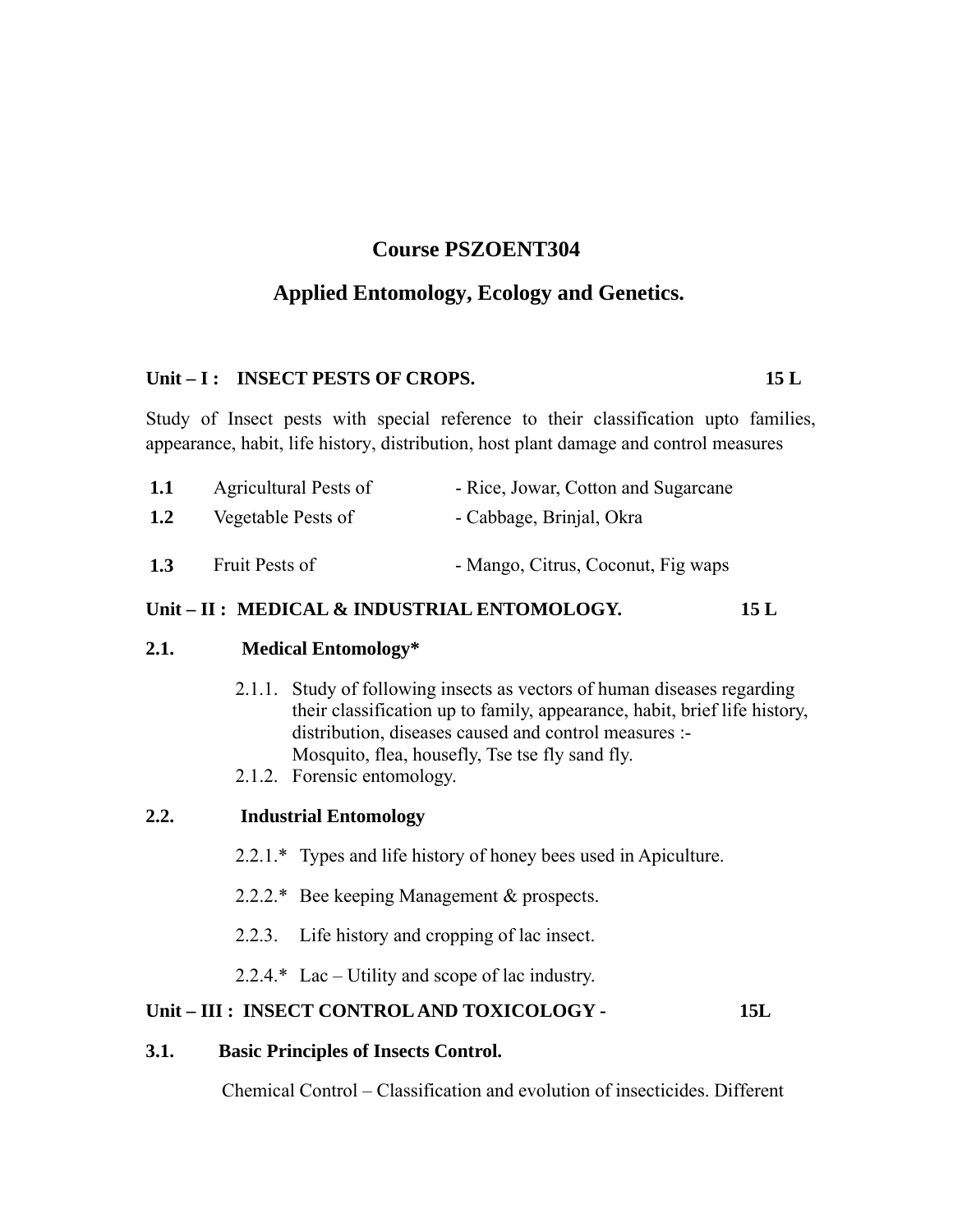types of insecticides. Mode of action.

#### **3.2. Biological Control – Principles, application, success and limitations.**

- 3.2.1. Use of enemies such as predators, parasites and pathogens.
- 3.2.2. Autocidal Methods Chemosterilants and radiations for sterilization, Male sterile Theory, Hormones and Pheromones, Attractants and Repellants.
- **3.3.** Insecticide formulations and applications, Insecticide synergists.

## Unit – IV : ECOLOGY AND GENETICS 15L **4.1 Ecology**

- 4.1.1. Abiotic Ecological Factors Photoperiod, Temperature and Humidity.
- 4.1.2. Biotic factors Social life in termites, ants and wasps, Foraging and nesting.
- 4.1.3. High altitude Ecology.
- 4.1.4. Polymorphism in Aphids.
- 4.1.5. Swarming in insects with reference to Locust.
- 4.1.6. Insect Migrations.
- 4.1.7. Communication, Instinct, Learning and Memory.
- 4.1.8. Bioluminescence.

#### **4.2. Genetics**

 Drosophila genetics -Advantages of Drosophila in genetic studies. **\* Marked topics may be given to students for seminar.** 

---------- х ----------

## **PRACTICAL**

## **Semester III Practicals Course Code PSZOBT3P1 & PSZOBT3P2 (Based on PSZOBT301 and PSZOBT302)**

1) Demonstration of aseptic technique: Work place for aseptic handling, packing glassware (flasks, test tubes, pipettes, petridish) for sterilization, aseptic transfer of liquids (pipetting from flask to test tube)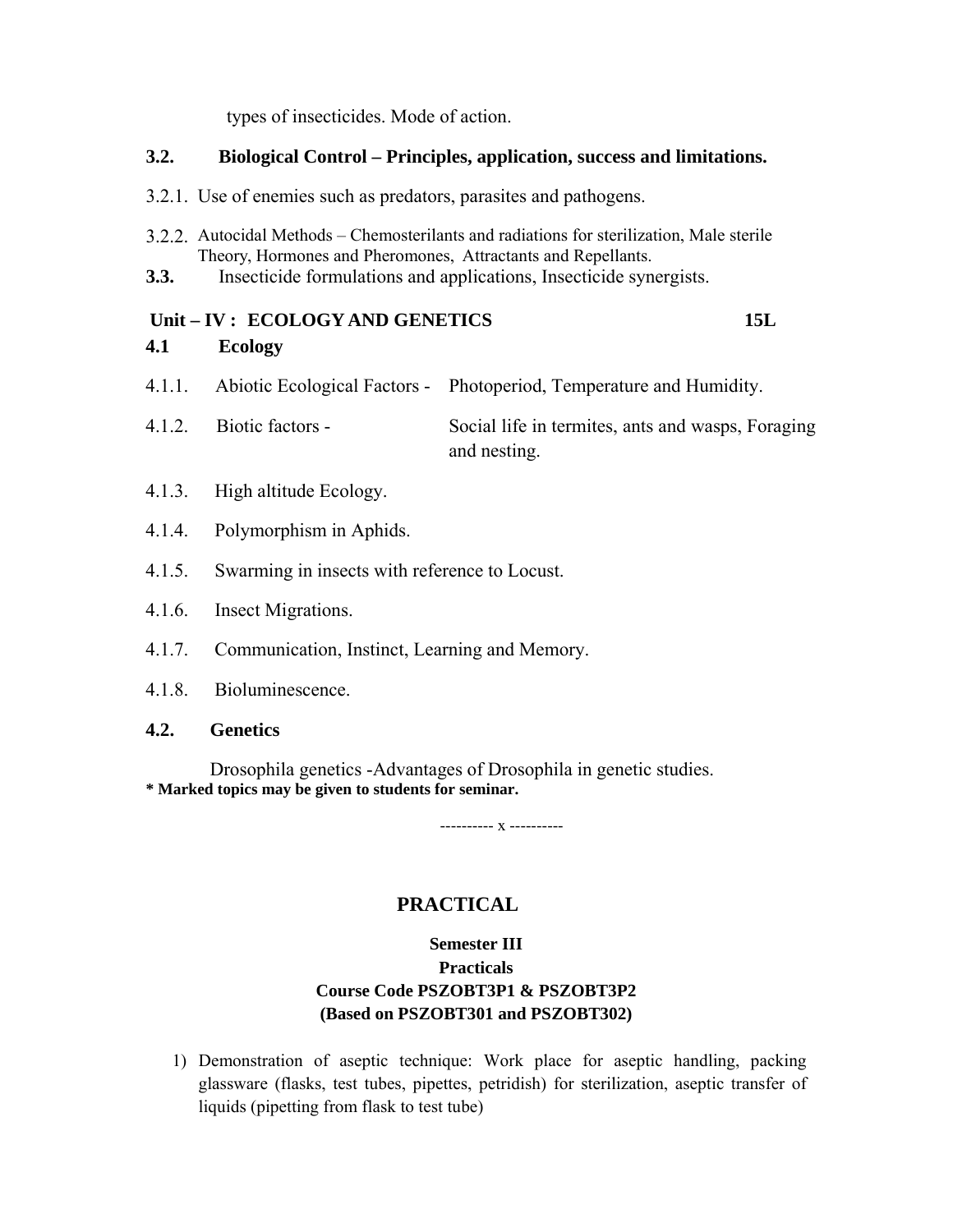- 2) Preparation of LB agar plate, slant, butt & demonstration of streaking technique using bacterial culture to obtain isolated colonies.
- 3) Determination of viable cell count in the given culture of bacteria by dilution  $\&$ spreading technique.
- 4) Using mini-prep method isolate plasmid DNA from the given strain of bacteria & show the purity of the isolate by performing agarose gel electrophoresis.
- 5) To estimate the number of bacteria in the given culture by nephelometry.

### **Course PSZOENT3P3**

## **Based on PSZOENT303**

- 1) General classification of Insects up to families of the orders mentioned in theory (At least 2 examples, other than the pests to be studied, of each order-Thysanura, Collembola, and Odonata , Orthoptera, Hemiptera, Coleoptera.)
- 2) Dissection of the following insects to study Digestive system. Cockroach, Grasshopper and House fly.
- 3) Dissection of Tracheal system in Cockroach.
- 4) Dissection of Air Sacs in Honey bee. (Only to be demonstrated.)
- 5) Study of Sclerites of Head of Cockroach.
- 6) Mountings from Cockroach Mouth parts, Salivary glands, Spiracles.
- 7) Study of different types of Antennae with reference to functional adaptations.
- 8) Histology of Digestive tract, Malpighian tubules,
- 9) Physiology
	- i. Detection of presence of Chitin in the integument.
	- ii. Study of Digestive Enzymes in Salivary glands in cockroach/housefly.
	- iii. Study of rate of Respiration in Cockroach.
- 10) Study different types of larvae and pupae of insects.
- 11) Study the Insect preservation techniques through demonstration on few insect types and

also photographs/ figures.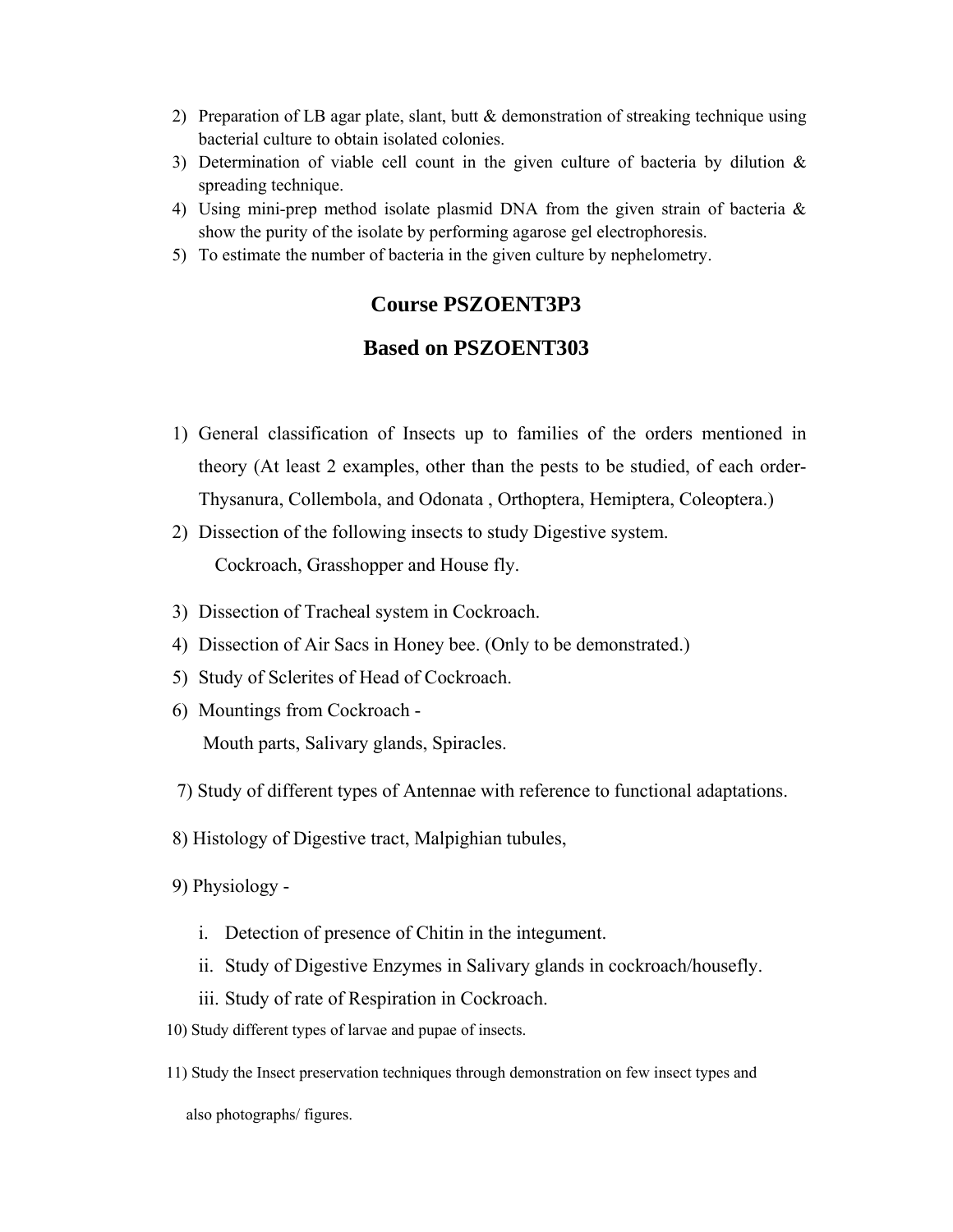### **Course PSZOENT3P4**

#### **Based on PSZOENT304**

1) Study of Insects specimen of Economic importance

*Hieroglyphus, Chilo zonellus, Dysdercus cingulatus, Pyrilla, Earias, Batocera, Papilio demoleus, Rhyncophorus, Fig wasp, Zonabris(Mylabris).* 

Study of the following insect specimens of medical importance- *Anopheles, Culex, Aedes, Pediculus humans.* 

2) Preparation of a report on Apiculture or Lac culture practices in India..

3) Insect Control & Toxicology.

- 1. Symptomology of following different types of insecticide treatment in Cockroach. -1.Contact poison 2.Stomach poison 3..Fumigant.
- ii. Bioassay of insecticides in a suitable insect for
	- 1. Contact poison.
	- 2. Stomach poison.
	- 3. Fumigant.
- iii. Estimation of synergistic ratio using suitable insect model.

4) Ecology

Study of -

- 1. Entomophagus insects.
- 2. Symbionts from Termites.
- 3. Caste system in Termites.

5) Genetics:

 Culturing of Drosophila to study F1 & F2 generations under controlled conditions.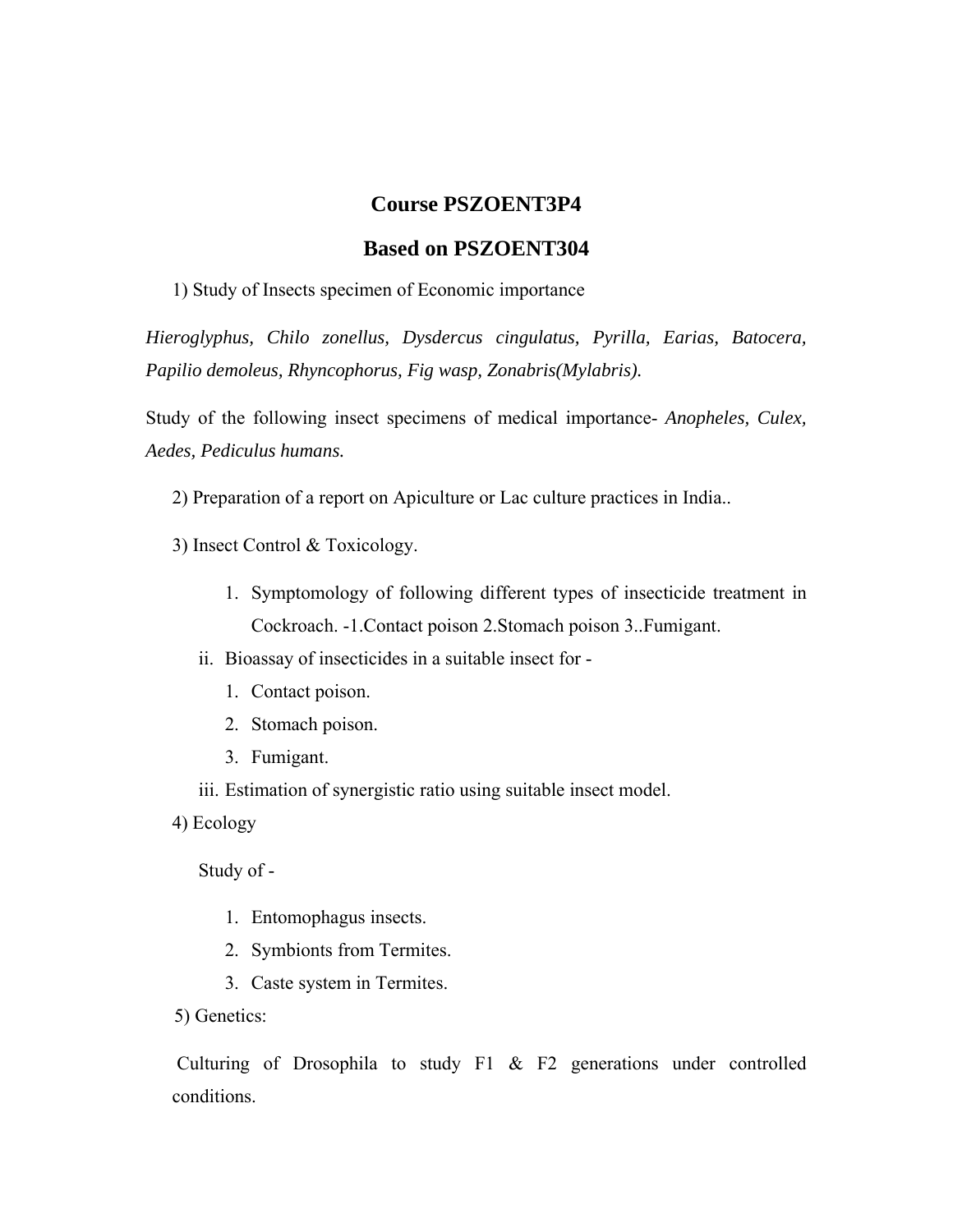6) Visit to Agricultural fields to study pests.

7) Observation in field, of at least one insect type from each order and submission of report.

## **Note: Minimum animals to be used for experiment**

## **Semester -IV**

#### **PSZOBT401: Basics of Industrial & Environmental Biotechnology II Unit I: Microbial synthesis of commercial products 15**

- 1.1. Microbial synthesis of commercial products
	- 1.1.1 Organic acids & their commercial applications Citric acid, gluconic acid, lactic acid.
	- 1.1.2 Antibiotics Cloning antibiotic biosynthetic gene by complementation & other methods.Synthesis of novel antibiotics & improving antibiotic production. **\***Aminoglycosides & their uses
	- 1.1.3 Polysaccharides:

 Bacterial polysaccharides: General properties & their commercial applications-Dextran, Xanthan, Alginate.

 Genetic engineering for the large scale production of Xanthan gum & its modification.

**\***Marine polysaccharides: General properties & their commercial application-Agar &agarose, Chitosan

1.1.4 Polyesters: Polyhydroxyalkanoates (PHA)-Biosynthesis of PHA, Biopolcommercial biodegradable plastic

#### **Unit II: Large scale culture & production for industrial biotechnology 15**

- 2.1. Biotransformations
	- 2.1.1 Selection of biocatalyst-screening & use of novel existing biocatalyst
	- 2.1.2 Genetic modification of existing biocatalyst (Indigo biosynthesis)
	- 2.1.3 Biocatalyst immobilization-

 Methods of immobilization- Cross linking, supported immobilization, adsorption & ionic binding, covalent coupling, lattice entrapment

- 2.1.4 Immobilized soluble enzymes & suspended cells
- 2.1.5 Immobilization of multi-enzyme systems & cells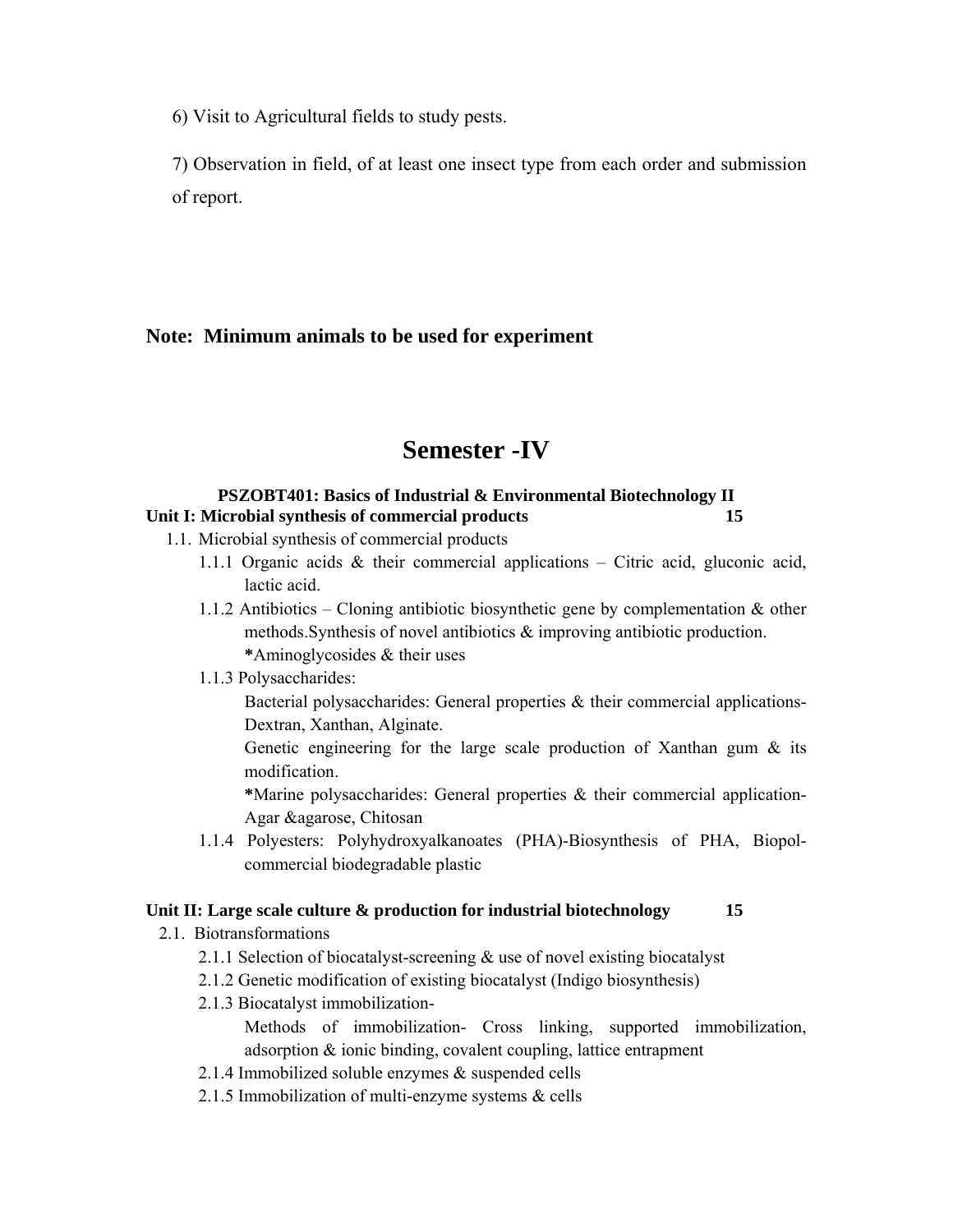- 2.1.6 **\***Immobilized enzyme reactors- Batch reactors, continuous reactors
- 2.1.7 Analytical enzymes-

 Enzymes in diagnostic assays: Test strip systems & Biosensors-Electrochemical & optical type

#### **Unit III: Agricultural Biotechnology 15**

- 3.1. Agricultural Biotechnology:
	- 3.1.1 **\***Nitrogen fixation
	- 3.1.2Nitogenase-Component of nitrogenase; Genetic engineering of nitrogenase cluster
	- 3.1.3 Hydrogenase-Hydrogen metabolism
	- 3.1.4 Genetic engineering of hydrogenase gene
	- 3.1.5 Nodulation-Competition among nodulation organisms, genetic engineering of nodulation gene
	- 3.1.6 Microbial insecticides-Toxins of *Bacillus thuringiensis*, mode of action & use of thuringiensis toxins, thuringiensis toxin gene isolation, genetic engineering of *Bacillus thuringiensis*strains& cloning of thuringiotoxin gene.
	- 3.1.7**\***Developing insect resistant, virus resistant & herbicide resistant plant
	- 3.1.8 Algal products: Fuels from algae, marine natural products & their medical potential-anticancer, antiviral compounds, antibacterial agents.

#### Unit IV: Environmental Biotechnology II **15**

- 4.1. Bioabsorption of metals (Recovery from effluents)
	- 4.1.1 **\***Bioabsorption by fungi, algae, moss & bacteria
	- 4.1.2 Mechanism of bacterial metal resistance & genetic engineering for specific proteins
	- 4.1.3 Bioreactors for bioabsorption-packed bed, fluidized bed, rotating disc, single blanket, sequential reactors
	- 4.1.4 Phytoremediation &its use in biotechnology
- 4.2. Bioleaching of metals
	- 4.2.1 Biochemical mechanism of bioleaching
	- 4.2.2 Extraction from mixtures
	- 4.2.3 Types of bioleaching
	- 4.2.4 Methods for bioleaching-Tank & heap bioleaching
	- 4.2.5**\***Microorganisms used for bioleaching

#### **\*marked topics are to be taken for seminar**

**PSZOBT402:** Genome management, manipulation, regulations and patents in biotechnology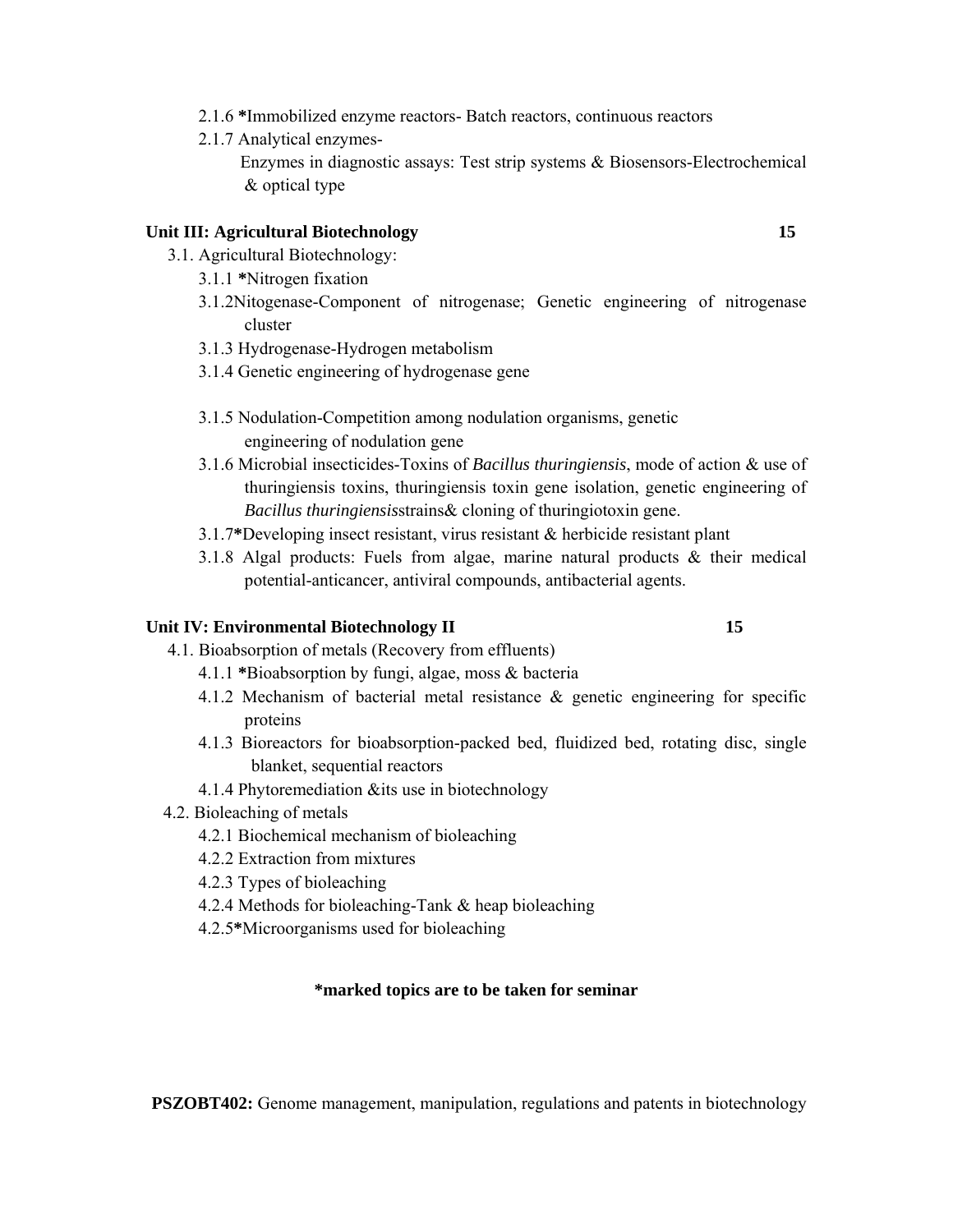#### Unit I: Genome management 15

#### **1.1 The Basic tools of genetic engineering**

- 1.1.1 Gene transfer techniques: Protoplast fusion, calcium phosphate, precipitation, electroporation, liposome, ligand mediated, gene gun or biolistic approach,viral mediated
- 1.1.2 Selection and screening of recombinants
- 1.1.3 **\***Nucleic acid probes and hybridization, Southern blotting and Northernblotting
- 1.1.4 Immunological assays for identification of gene product, Westernblot

#### **1.2 Cloning Vectors**

- 1.2.1 **\***Retrovirus and SV40 vectors
- 1.2.2 Special purpose vectors- Expression vectors, Secretion vectors, Shuttle or bi-functional vectors, single stranded phage and phagemids

#### **Unit II: Manipulation of gene expression in eukaryotes 15**

- 2.1 Eukaryotic gene expression
- 2.2 **\***Introduction of DNA into fungi-yeast and filamentous fungi (fungal transformation)
- 2.3 Heterologous proteins production in yeasts
- 2.4 Heterologous proteins production in filamentous fungi
- 2.5 Cultured insect cells expression systems-Baculovirus transfer vector
- 2.6 **\***Mammalian cell expression systems- Human Papova BK virus shuttle vector

#### Unit III: The human genome project 15

- 3.1 **\***The human genome, scope and goals of the project
- 3.2 Genetic linkage maps, chromosome walking, restriction mapping
- 3.3 Polymorphic DNA markers
- 3.4 Restriction fragment length polymorphism (RFLP) and its uses
- 3.5 Physical maps, Sequence tagged sites
- 3.6 Integrating genetic linkage and physical maps
- 3.7 **\***Mapping human diseases
- 3.8 Positional cloning: Getting closer to a disease causing gene
- 3.9 Testing for exons
- 3.10 Limitations of positional cloning

#### **Unit IV: Regulations and patents in biotechnology 15**

- 4.1 Regulating recombinant DNA technology
- 4.2 **\***Regulatory requirements safety of genetically engineered foodsChymosin, tryptophan, bovine somatotropin
- 4.3 Regulation environmental release of genetically engineered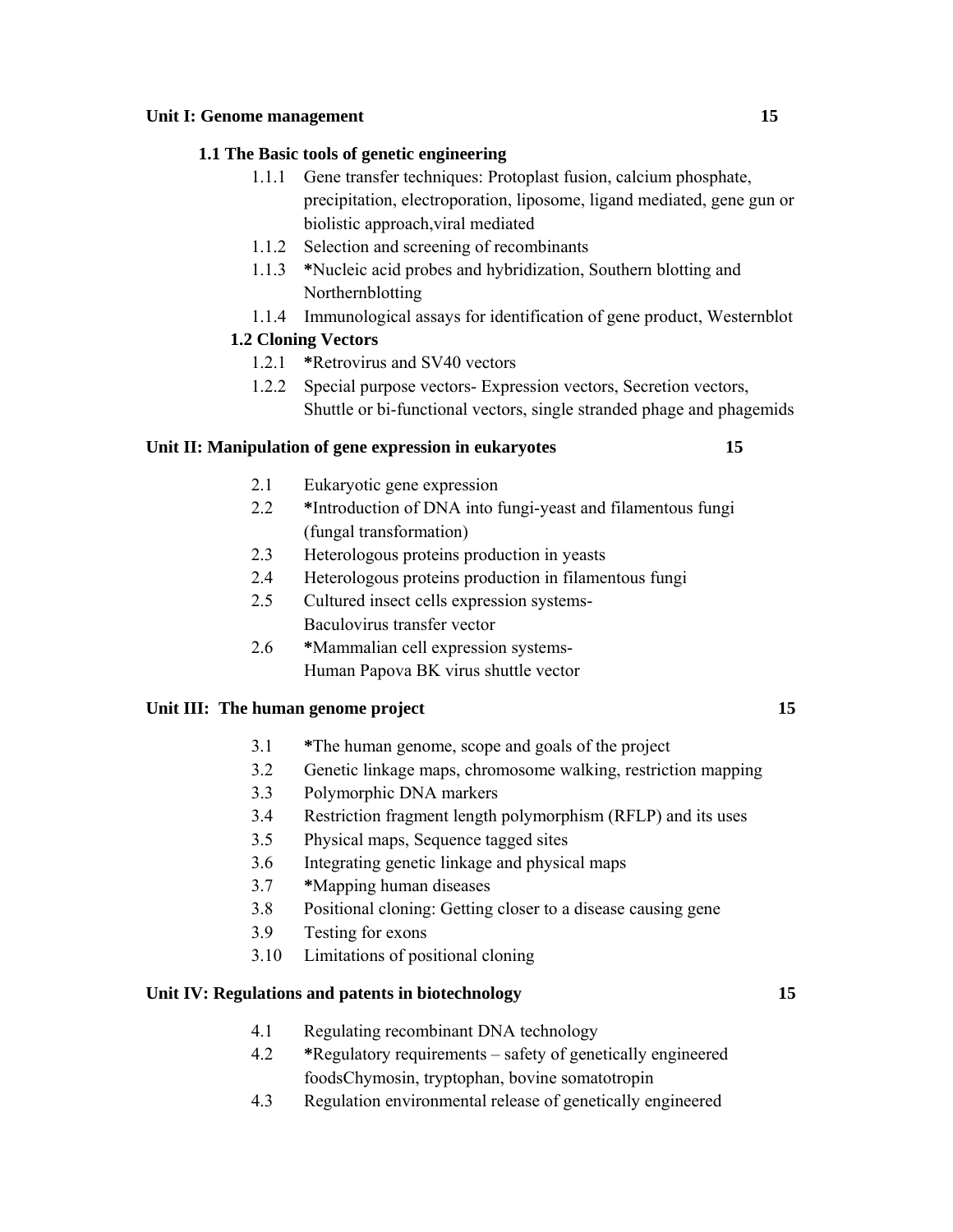organism(GEO). Ice minus Pseudomonas syringae

- 4.4 Regulatory agencies and laws for product regulation
- 4.5 Risk assessment: How much risk?
- 4.6 **\***Open field tests of GEO
- 4.7 Development of policy for Human gene therapy
- 4.8 Patenting biotechnology inventions
	- a) What constitutes the patent?
	- b) The patent process
	- c) The conditions to be satisfied for an invention to be patentable :Novelty, Inventiveness, Usefulness
	- d) Patenting in different countries, types of inventions that are not patentable in India
	- e) What is Paris convention? Principal features of Paris convention
	- f) Patenting multicellular organisms
	- g) Patenting and fundamental research

#### **\*marked topics are to be taken for seminar**

## **Course PSZOENT403**

## **General Entomology**

#### **UNIT I: Insect classification 15 Lectures**

General characters of various orders and classification of some economically important orders upto families.

Diptera, Lepidoptera, Hymenoptera, Mallophaga, Neuroptera, Isoptera, Siphonaptera.

#### **Unit II: Insect morphology 15 Lectures**

- **2.1:** Thorax Structure, Endoskeleton and modification of legs.\*
- **2.2**: Wings –. Structure, Coupling apparatus, Mechanism of flight.
- 2.3: Abdomen—Structure, Genital appendages.

#### **Unit III**: **Insect Anatomy and Physiology 15 Lectures**

**3.1:** Circulatory system – Structure, Dorsal vessel, pulsatile and phagocytic organs, Chemical composition of Haemolymph, Types and functions of Haemocytes, Mechanism of circulation, Fat bodies.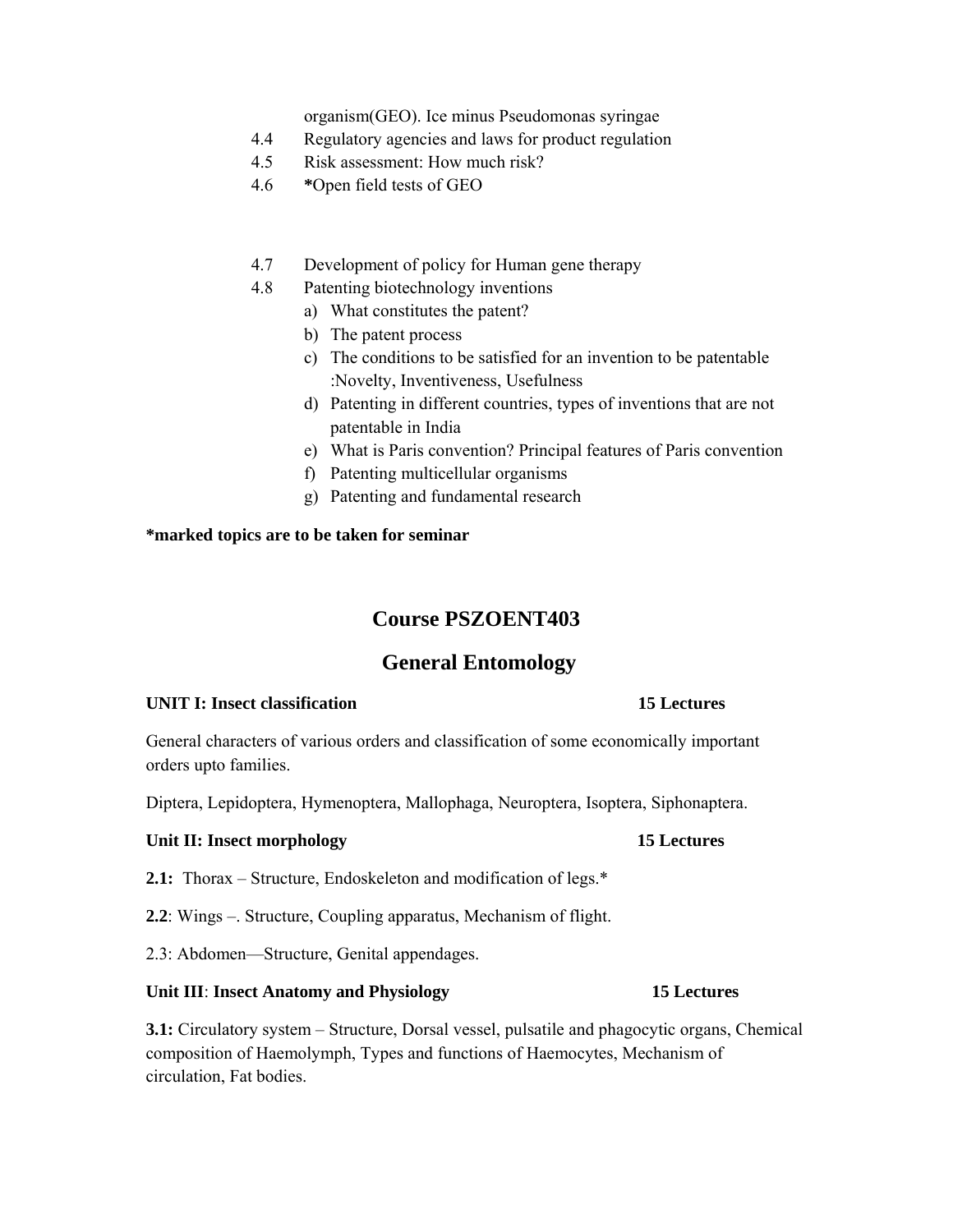**3.2:** Reproduction—Structure of male and female reproductive system. Spermatogenesis and oogenesis, Sperm transfer and spermatophore formation. Vitellogenesis and sperm storage organs.

**3.3**: Nervous system—Central nervous system, Sympathetic nervous system and nervous integration.

**3.4\*** Sense Organs—Structure and physiology of following sense organs – Ocelli and compound eyes, Mechanoreceptors, Chemoreceptors, Sound producing organs.

#### **Unit IV: Development and Endocrinology 15 Lectures**

**4.1\*** Development—Types of Metamorphosis

**4.2** Endocrinology

**4.2.1** Chemical structure of Hormones, their synthesis and mode of action.

**4.2.2** Hormonal Regulation in reproduction. Metamorphosis, diapauses, osmoregulation and intermediately metabolism.

**\* Marked topics may be given to students for seminar**

## **Course PSZOENT404**

## **Applied Entomology, Ecology and Genetics**

## Unit – I : PESTS OF CROPS AND FOREST. 15 L

Study of Insect pests with special reference to their classification upto families, appearance, habit, life history, distribution, host plant damage and control measures **1.1. Pests of Crops (only Major Pests to be studied).** 

| 1.1.1. Stored Grain Pests | - Tenebrio, Trogoderma, Bruchus. |
|---------------------------|----------------------------------|
|                           |                                  |

- 1.1.2. Pests of Flowering Plants - Mealy Bugs, Aphids White files, Scale insect.
- **1.2. Forest Pests (only Major Pests to be studied)**  Gall insects, borers, leaf minors, defoliators and teak defoliator.

## Unit – II : VETERINARY & INDUSTRIAL ENTOMOLOGY. 15L

#### **2.1. Veterinary Entomology\***

 Study of following insects as pests of domestic animals with general reference of their classification up to family, habit, brief life history, damage, diseases caused and control measures :-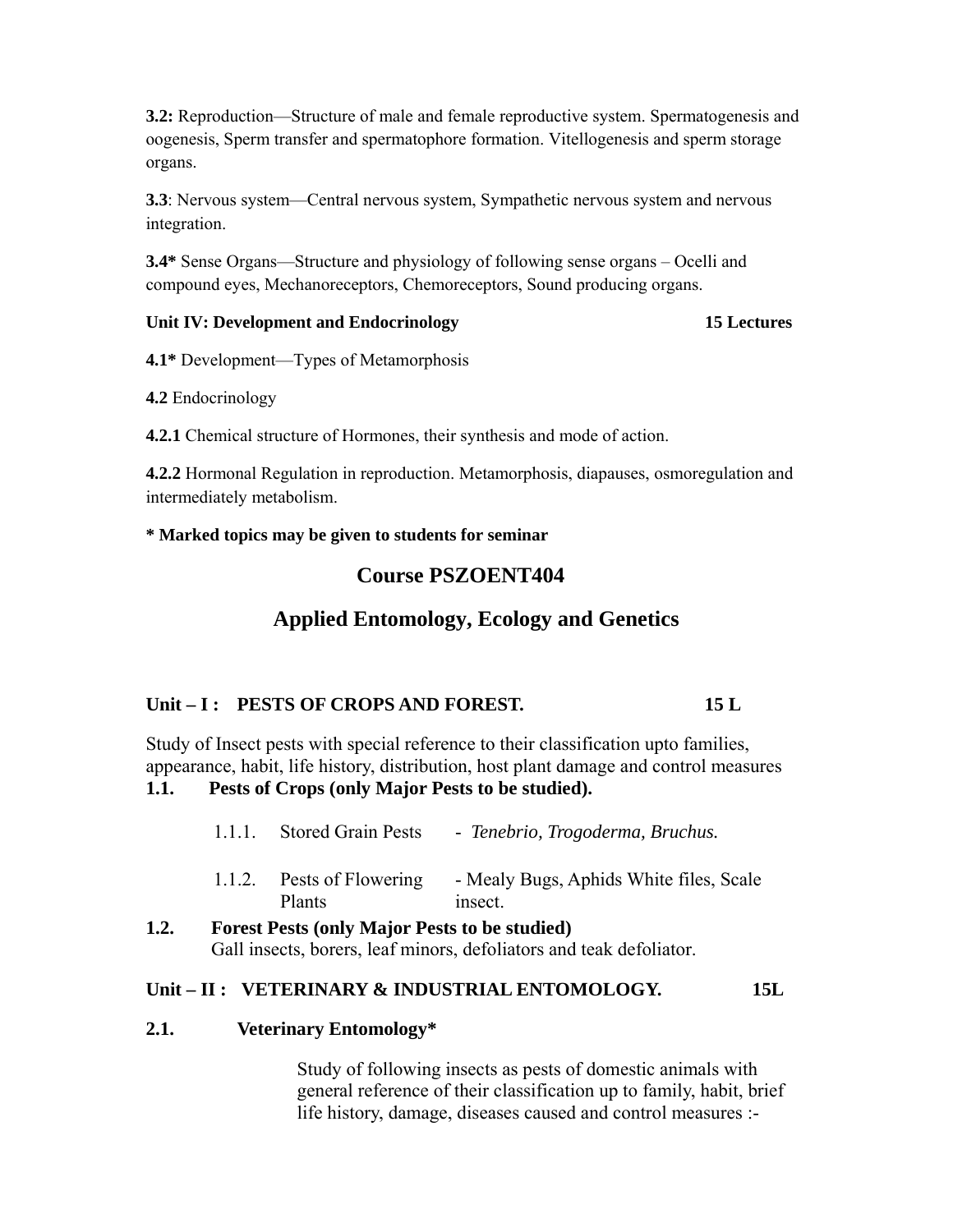| Horse fly, cattle blood sucking fly, |
|--------------------------------------|
| Flesh fly, <i>Hypoderma</i> ,        |
| Poultry louse and screw worm fly.    |

## **2.2. Industrial Entomology**

- 2.2.1.\* Types of silk worm, life history and rearing of silk worms.
- 2.2.2. Silk worm pathology.
- 2.2.3. Mulberry and Tussar Silk production.

## Unit – III : INSECT CONTROL AND TOXICOLOGY - 15L

- **3.1.** Development of resistance to Insecticides.
- **3.2.** Microbial and Environmental degradation of pesticides. Metabolism of pesticides
- **3.3.** Integrated Pests Managements.
- **3.4.** Dynamics of Environmental Pollution by Insecticides and impact on human health and ecosystem.

|             | Unit – IV: INSECT ECOLOGY AND GENETICS. |  |
|-------------|-----------------------------------------|--|
| $\Lambda$ 1 | $\Gamma$ <sup>oolooy</sup>              |  |

#### **4.1 Ecology**

- 4.1.1 Pathogens of Insects.
- 4.1.2\* Mimicry.
- 4.1.3.\* Venomous Insects.
- 4.1.4. Rare and endangered insects of India.

#### **4.2. Genetics**

- 4.2.1 Sex determination Theory.
- 4.2.2 Polytene chromosome and puffing pattern.
- 4.2.3 Research on **Drosophila** Genetics and Mapping of Chromosome.
- **\* Marked topics may be given to students for seminar.**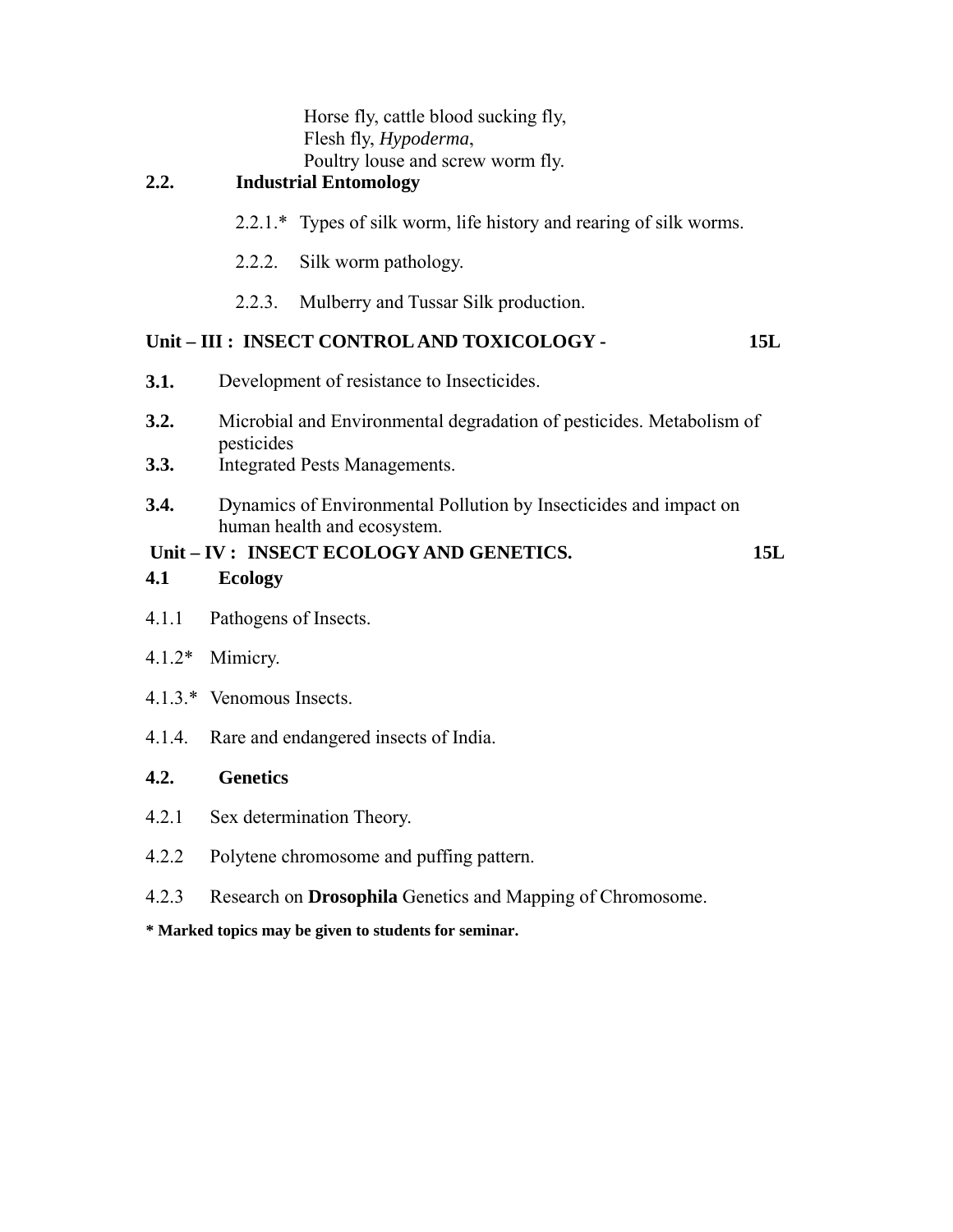#### **Semester IV Practical Course Code PSZOBT4P1 & PSZOBT4P2 Based on PSZOBT401 and PSZOBT402**

- 1) Immobilize Yeast cells in calcium alginate & prepare a bioreactor column to demonstrate Invertase activity in the bioreactor column.
- 2) Restriction-digest the given DNA sample &demonstrate the separation of fragments by performing agarose gel electrophoresis. Interpret the results by comparing with the standard digests provided.
- 3) Demonstrate the western blotting technique for the given sample of protein.
- 4) To plot a growth curve for the microorganisms provided.
- 5) Demonstrate the effect of medium on growth curves of given microorganism, using two different media (minimal & enriched).

#### **PSZOENT4P3**

#### **Based on PSZOENT403**

- 1. General classification of Insects up to families of the orders mentioned in theory (At least 2 examples, other than the pest, to be studied of each order-Diptera to Siphonoptera .)
- 2. Dissection of the following insects Reproductive system of -Cockroach, Grasshopper, House fly

Nervous system of - Cockroach, Grasshopper.

- 3. Dissection of Endocrine glands, Stomato-gastric nervous system in Cockroach.
- 4. Study of Sclerites of Thorax and Abdomen of Cockroach .
- 5. Mountings of Genetalia from Cockroach .
- 6. Study of different types of Thoracic Appendages with reference to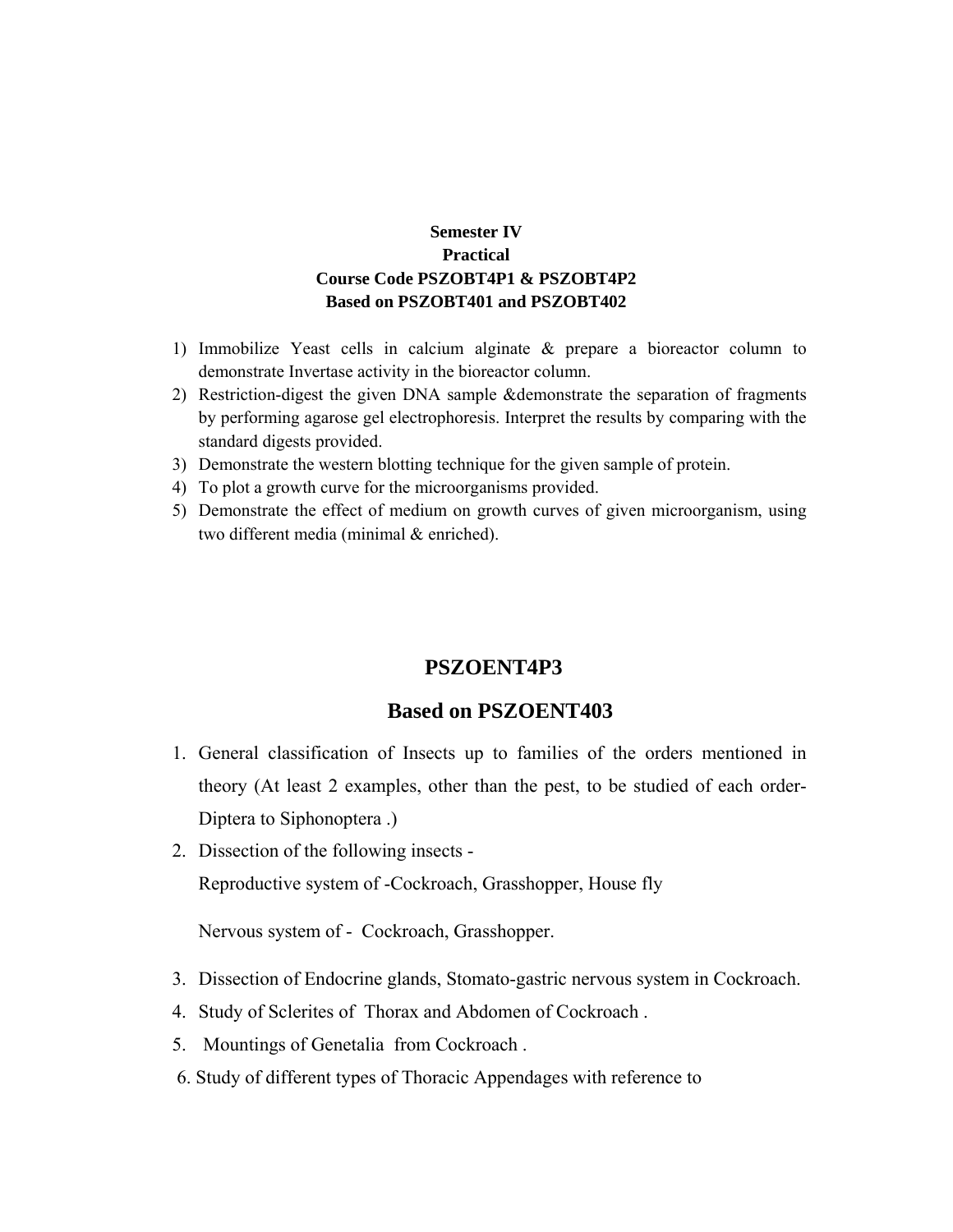functional adaptations.

- 7) Study of Wing morphology and Venation.
- 8) Histology of Testis, Ovary, Brain and Endocrine glands.
- 9) Physiology
	- a. Study of Heart beats in Cockroach.
	- b. Differential and Total Haemocyte count
	- c. Analysis **Haemolymph** Amino acids by TLC / Two **Dimensional**  Chromatography.

## **PSZOENT4P4**

## **Based on PSZOENT404**

1. Study of Insects specimen of Economic importance.

*Idiocerus, Bruchus, Herse convolvuli,* Thrips, Aphids, *Epilachna, Sitophilus, Tribolium, Tenebrio, Trogoderma*, Mealy bugs, Whiteflies, Scale insects, Army worm, Leaf miner, Defoliater.

- 2. Study of following veterinary pests *Xenopsylla, Ctenocephalides, Sarcophaga, Stomoxys, Tabanus, Oestrous, Hypoderma*
- 3. Preparation of a report on Seri culture practices in India.
- 4. Insect Control & Toxicology--Computation of LC50 for any suitable insecticide and insect model.
- 5. Ecology.

Study of -

- i. Pathogens from suitable insect.
- ii. Different types of gall insects.
- iii. Mimicry in insects.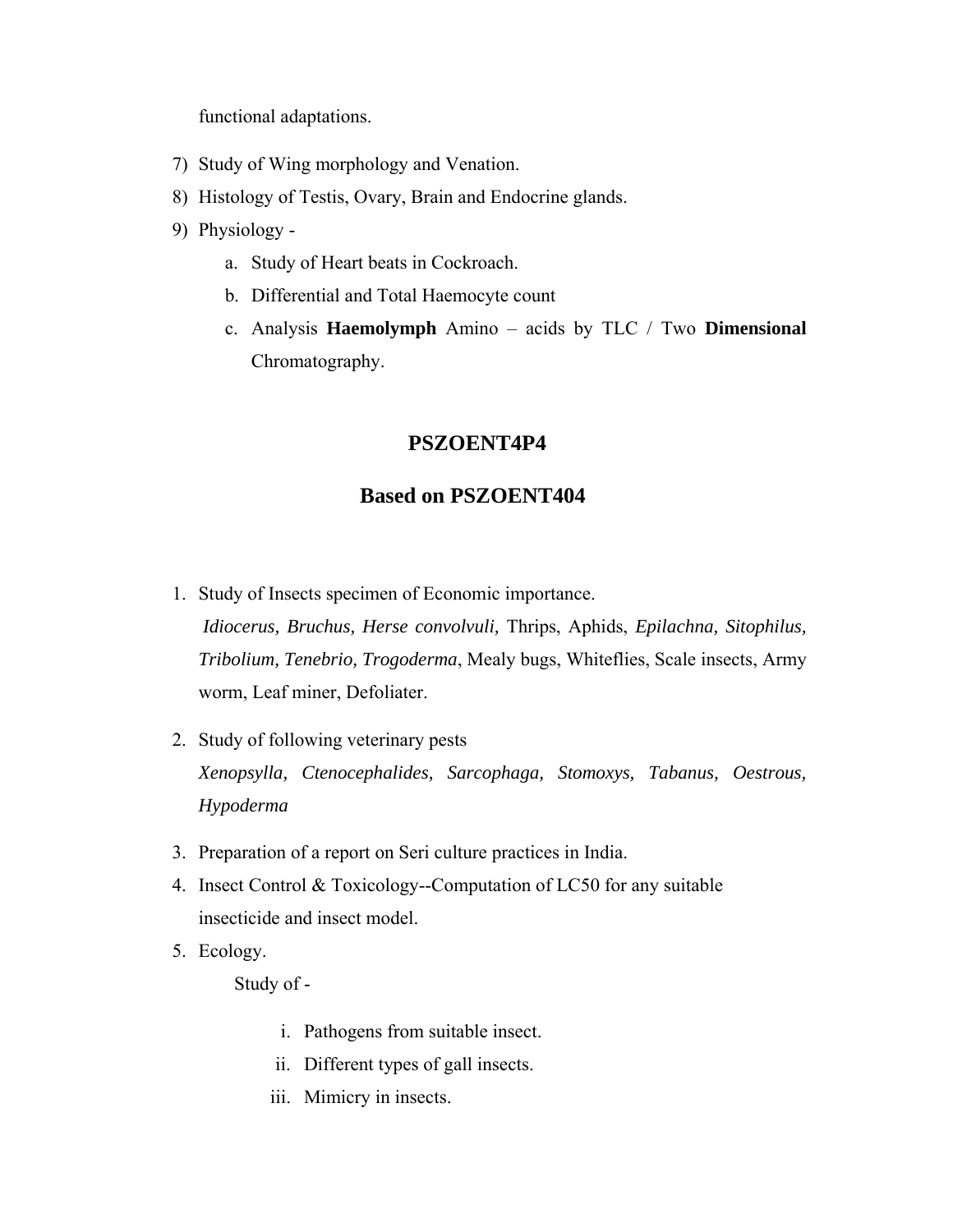6. Genetics.

**i)** Effect of UV radiations on Drosophila cultures.

**ii)** Study of Chromosomes in Drosophila. (Temperory Preparation of Polytene Chromosomes from Larva.)

- 7. Visit to Veterinary and Agricultural University/Institutions.
- 8. Observation in field, of at least one insect type from each order and submission of the report.

#### **Note: Minimum animals to be used for experiment**

#### **REFERENCES**

## **Semester III & IV Biotechnology**

- 1. Johan E. Smith, Biotechnology, 3<sup>rd</sup> Edition, Cambridge Univ. Press
- 2. Colin Rateledge and Bjorn Kristiansen, Basic Biotechnology,  $2^{nd}$  Edition, Cambridge Univ. Press
- 3. Susan R. Barnum, Biotechnology An Introduction, Vikas Publishing House
- 4. Bernard R. Glick and Jack J. Pasternack, Molecular Biotechnology Principles and applications of recombinant DNA, ASM Press, Washington DC.
- 5. Alexander N. Glazer and Hiroshi Nikaido, Microbial Biotechnology Fundamentals of applied microbiology, W. H. Freeman and Co, New York
- 6. InduShekar Thakur, Environmental Biotechnology Basic concepts and applications, I. K. International Pvt. Ltd, Mumbai, New Delhi
- 7. John A. Thomas (Ed.), Biotechnology and safety assessments,  $2^{nd}$  Edition, Taylor and Francis
- 8. S. S. Purohit, Biotechnology Fundamentals and applications,  $3<sup>rd</sup>$  Edition, Agrobios, India
- 9. Patent Facility Centre (PTC) Technology information, Forecasting and Assessment Council (TIFAC), Department of Science and Technology, New Delhi
- 10. R. S. Crespi; Patents a basic guide to patenting biotechnology, Cambridge Univ. Press
- 11. R. E. Speir, J. B. Griffiths, W. Berthold (Ed), Animal Cell Technology Products of today, prospects of tomorrow, Butterworth –Heinman Publishers
- 12. Martin Fransman, GerdJunne, AnnemiekeRoobeek (Ed), The Biotechnology revolution?, Blackwell Scientific Publishers
- 13. Terence Cartwright, Animal Cells as Bioreactors, Cambridge Univ. Press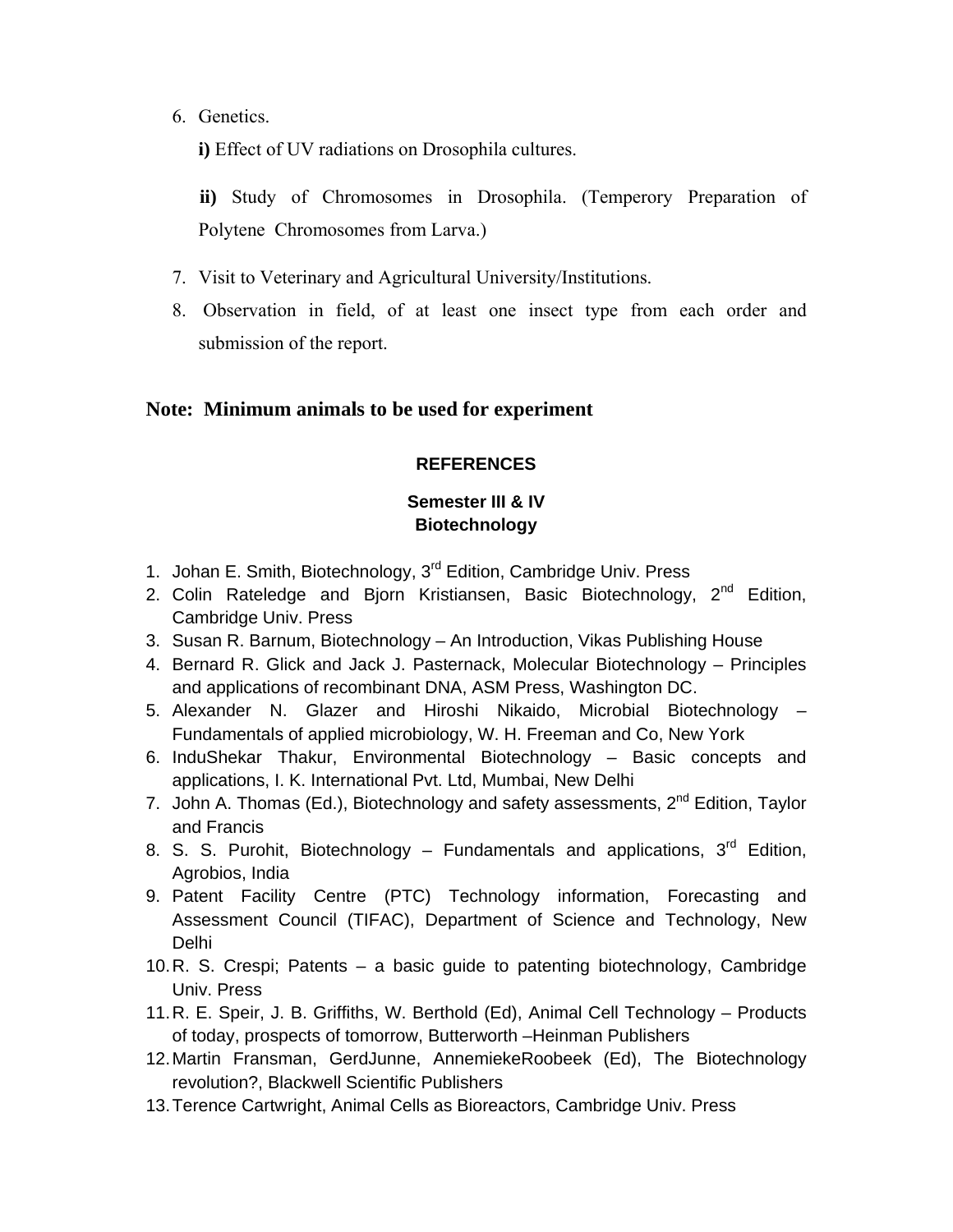- 14. A. Rosevear, John F. Kennedy, Joaquim M. S. Cabral, Immobilized enzymes and cells, Adam Hilger Publishers, Bristol and Philadelphia
- 15. Micheal P. Tombs and Stepan E. Harding, An Introduction to polysaccharide biotechnology
- 16. T. A. Brown, Gene Cloning An Introduction, 3<sup>rd</sup> Edition, Nelson Thornes
- 17. Bob Old and S. B. Primrose, Principles of Gene Manipulation, 5<sup>th</sup> Edition, Wiley Blackwell Publishers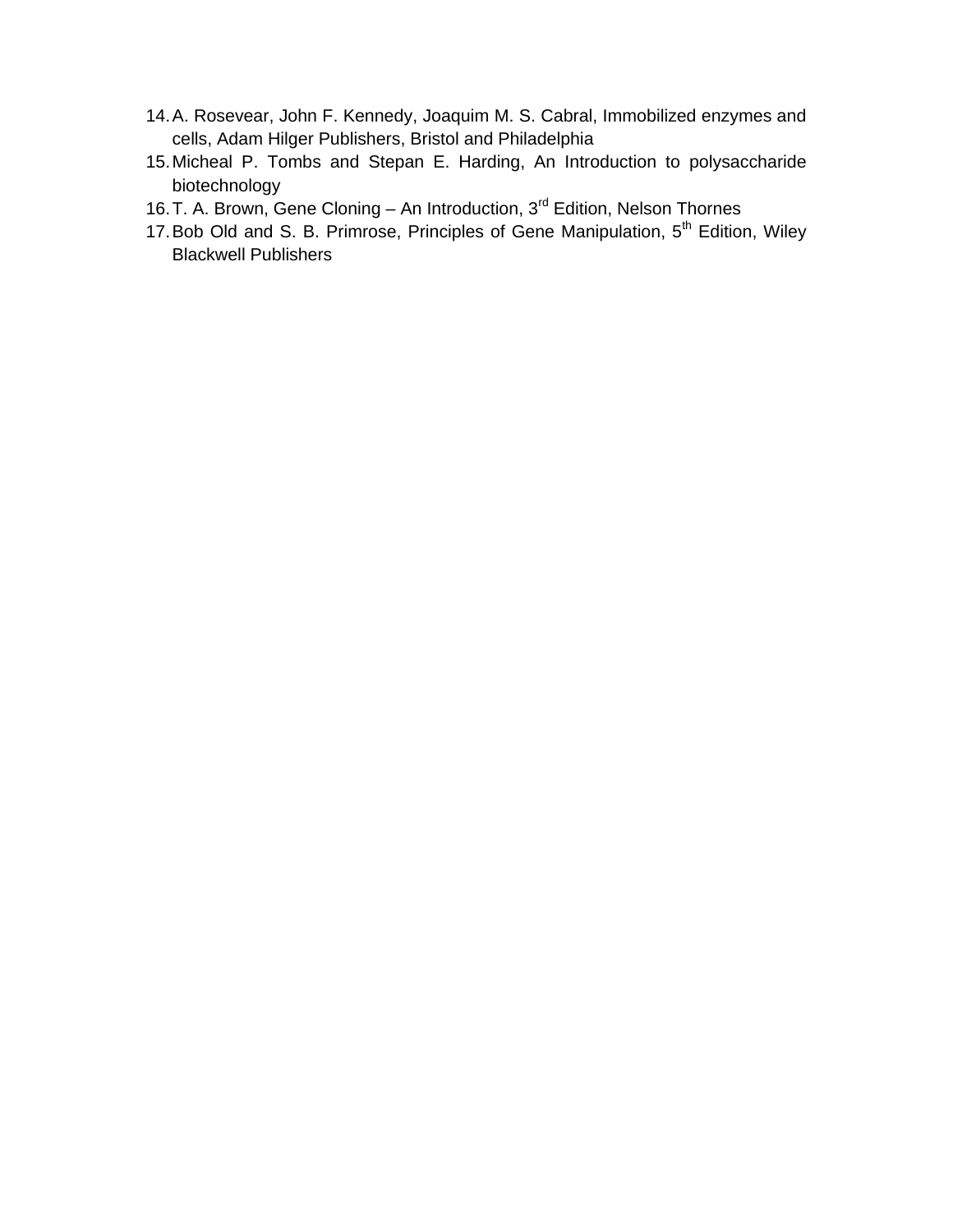- 1. Ross, H.H., Ross C.A. & Ross J.R.P., Text book of Entomology, Ed. 4. John Willey & Bons, New York.
- 2. Richards, O.W. & Davis, R.G.: General Text Book of Entomology. Ed. 10. Chapman & Hall London.
- 3. Nayar, K.K. & Ananthkrishnan, T.N. & David. B.V.: General and Applied Entomology, Tata McGraw Hill Co Ltd., Bombay.
- 4. Mani. M.S.: General Entomology. End 3, Oxford & IBH Publishing Co., New Dlehi.
- 5. Sondgrass, R.E.: Principles of Insect Morphology, Tata McGraw Hill, Rutl. Co. Ltd., Bombay, New Delhi.
- 6. Wigglesworth, V.B.: The Principles of Insects Physiology. Vlbs & Methuten  $\&$ Co.Ltd., London.
- 7. Chapman, R.F.: The Insects Structure & Function, English University Press, London.
- 8. Comstock, J.H.: An Introduction to Entomology. Ithaca, New York.
- 9. Kerkut: G.A. & Gillbert, L.I.: Comprehensive Insect. Physiology, Biochemistry and Pharmacology. Vol. 1 to 13. Pergamon Press, Oxford & New York.
- 10.Beament, J.W.L. Tieherne, J.E. & Wigglesworth, V.B.: Advances in Insect Physiology, Academic Press, New York.
- 11.Tembhare, D.B.: A Text Book of Insect morphology, Physiology and Endocrinology. II End. S. Chand & Co., New Delhi.
- 12.Metcalf, C.L., Flint. W.P. & Metcalf. R.L.: Destructive and Useful Insects Their habits & control End. 4, Ms Graw Hill, New York
- 13.Pradhan, S.: Insect Pests of Crops. III Edn. National Book Trust of India, New Delhi.
- 14.Imms Text book of Entomology.
- 15.Essig College Entomology.
- 16.Nayar & Anantkrishan Text book of Entomology.
- 17.Askew Parasitic Insects
- 18.Bhutani & Jotwani Insects in Vegetable
- 19.Bhutani & Jotwani Insects in Fruits
- 20.Theopald Economic Entomology
- 21.Hill Denis Pest of stored products and their control
- 22. Fernald  $& Schafferd Applied Entomology$
- 23.Tembhare Insect Endocrinology and Physiology
- 24.Tembhare Modern Entomology
- 25.Maxwell & Lefroy Manual of Entomology
- 26.M.S.Mani Insects.
- 27.Jha Pests of stored grains.
- 28.Wigglesworth, V.B. Insects Hormones.
- 29. Joshi P.V. Keetak nirikshakancha sobati. Continental prakashan, Pune. Marathi book.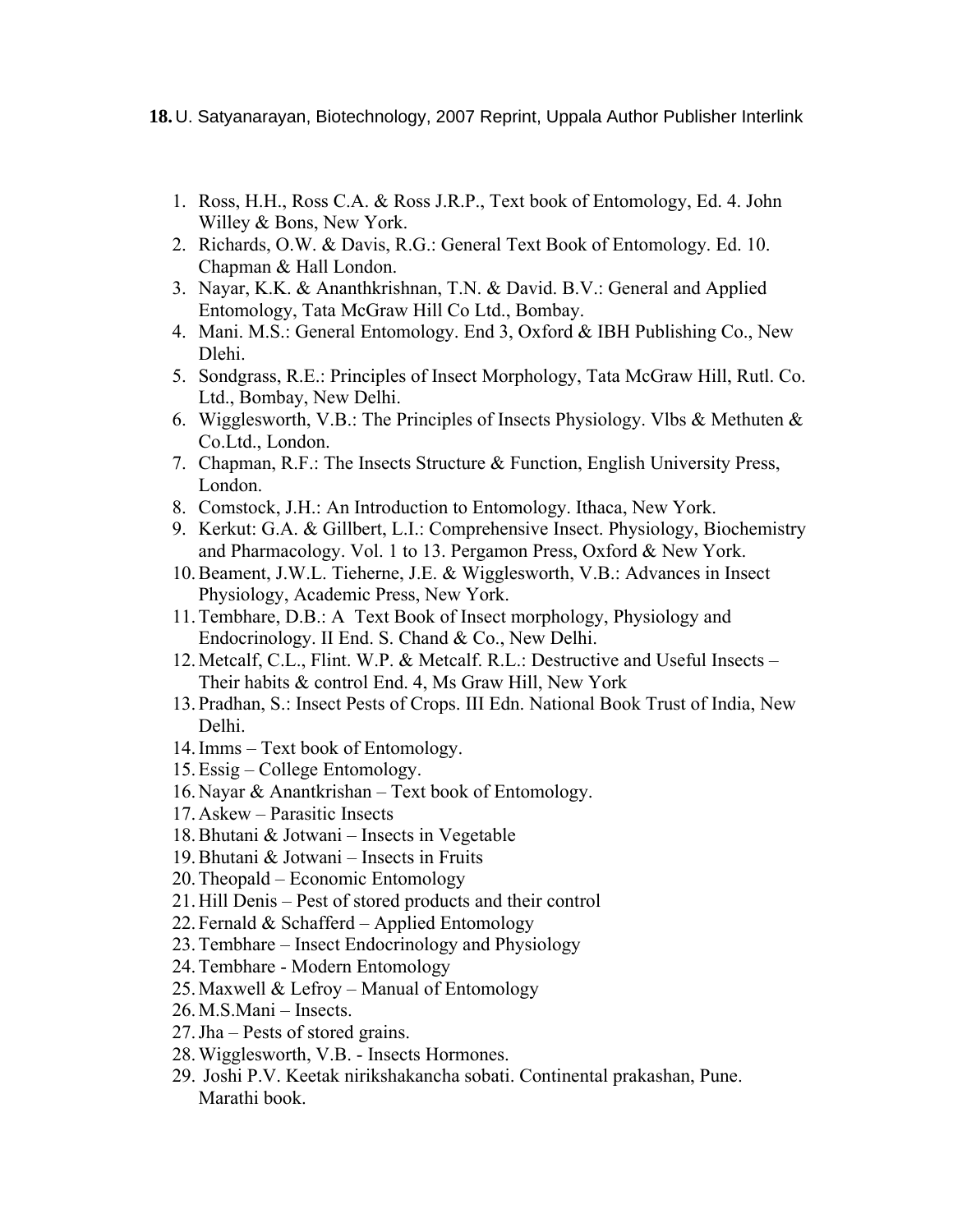30.Joshi Purushottam, Pikanvaril Keed Keetak, Continental prakashan, Pune. Marathi book.

#### **N.B :**

**I) It is pertinent to note that we have to adhere strictly to the directions as given in the UGC Circular F14-4/2006 (CPP-II).** 

**II)Apart from the institutional Animal Ethics Committee (IAEC) and any other Committee appointed by a Competent Authority/Body from time to time, every college should constitute the following Committees :** 

- 1) A Committee for the Purpose of Care and Supervision of Experimental Animals (CPCSEA) and
- 2) A Dissection Monitoring Committee (DMC)

**Composition of DMC** shall be as follows :

- i) Head of the Concerned Department (Convener/Chairperson)
- ii) Two Senior Faculty Members of the concerned Department
- iii) One Faculty of related department from the same College
- iv) One or two members of related department from neighboring colleges.

#### **M.Sc. Zoology – Biotechnology‐ Entomology**

#### **Semester III / IV Practical Examination**

#### **Practical Course Code PSZOBT3P1**

Q1) Determination of viable cell count in the given culture of bacteria, by dilution & spreading technique.  $(DAY 1)$  (25) **MARKS** 

#### $\overline{OR}$

Q1) Using mini‐prep method isolate plasmid DNA from the given strain of bacteria & show the purity of the isolate by performing agarose gel electrophoresis. (DAY 1) (25) **MARKS** 

Q2) To estimate the Demonstration of aseptic technique: Work place for aseptic handling, packing glassware (flasks, test tubes, pipettes, petridish) for sterilization, aseptic transfer of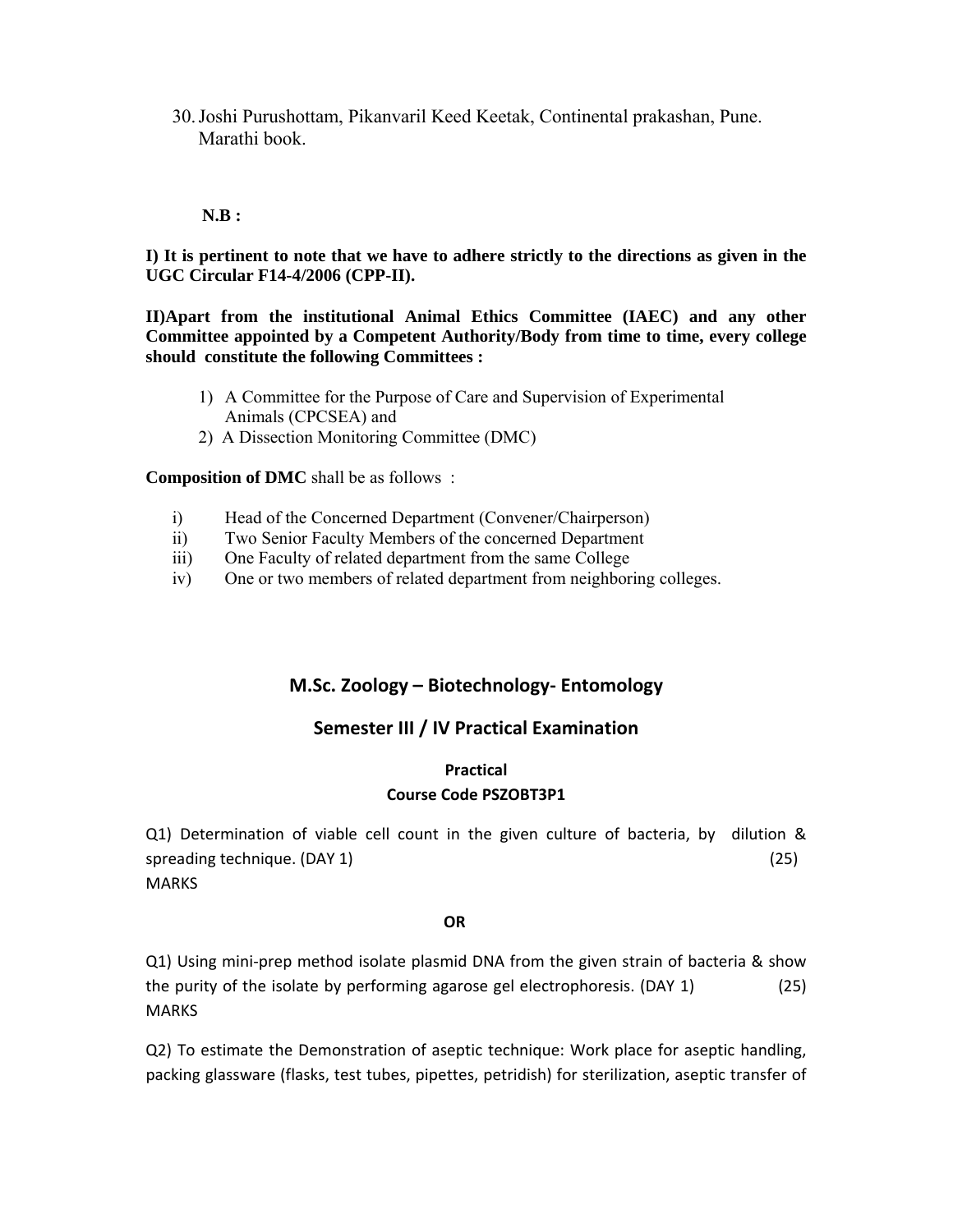| liquids (pipetting from flask to test tube.<br><b>MARKS</b> | (DAY 2) | (15) |
|-------------------------------------------------------------|---------|------|
| Q3) Viva<br><b>MARKS</b>                                    |         | (05) |
| Q4) Journal<br><b>MARKS</b>                                 |         | (05) |

#### **Practical Course Code PSZOBT3P2**

| Q1) Preparation of LB agar plate, slant, butt & demonstration of streaking technique using |            |
|--------------------------------------------------------------------------------------------|------------|
| bacterial culture to obtain isolated colonies. (DAY 1)<br><b>MARKS</b>                     | (25)       |
| Q2) Estimate number of bacteria in given culture of nephelometry. (DAY 2)<br><b>MARKS</b>  | (15)       |
| Q3) Viva<br><b>MARKS</b>                                                                   | (05)       |
| Q4) Journal                                                                                | (05) MARKS |

**Practical course PSZOENT3P3**

## **Day 1**

|                                               | <b>Marks</b> |  |
|-----------------------------------------------|--------------|--|
| Q.1. a. Dissection                            | 10           |  |
| b. Mountings                                  | 06           |  |
| c. Identification of specimens- (5 Specimens) | 10           |  |
| Q.2 Assay / Experiment                        | 14 or 8+6    |  |
| Q.3. Viva voce                                | 5            |  |

**Duration 5 hours Marks. 50**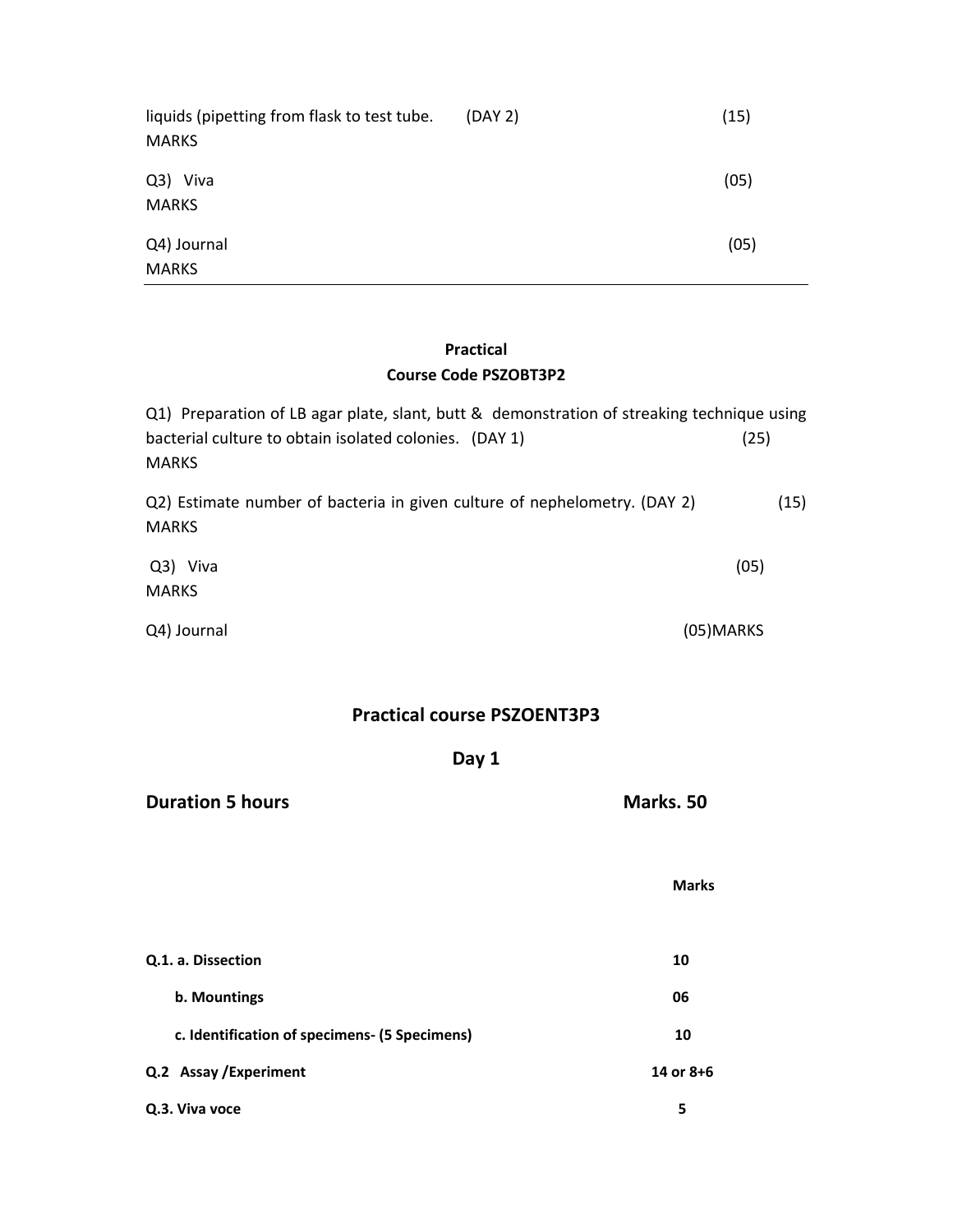#### **Day 2**

#### **Practical course PSZOENT3P4**

| <b>Duration 5 hours</b>                           | <b>Marks 50</b> |  |
|---------------------------------------------------|-----------------|--|
|                                                   | <b>Marks</b>    |  |
| Q.1.a.Assay/Experiment*                           | 15 or 10+5      |  |
| b. Identification of specimens (5 Specimens)      | 10              |  |
| Q.2. a. Submission of 'Insect observation' report | 5               |  |
| b. Submission of other reports-                   | 10              |  |
| Q.3. Viva voce-                                   | 5               |  |
| Q.4. Journal                                      | 5               |  |

**\* If necessary start the experiment on Day 1.**

#### **Practical Course Code PSZOBT4P1**

Q1) Demonstrate the effect of medium on growth curves of given microorganism, using enriched media. (DAY 1) (25) MARKS

#### **OR**

Q1) Demonstrate the effect of medium on growth curves of given microorganism, using minimal media. (DAY 1) (25) MARKS

Q2) Immobilize Yeast cells in calcium alginate, prepare beads & keep them overnight in activation medium (DAY 1) (15) MARKS

Q3) Viva (05) MARKS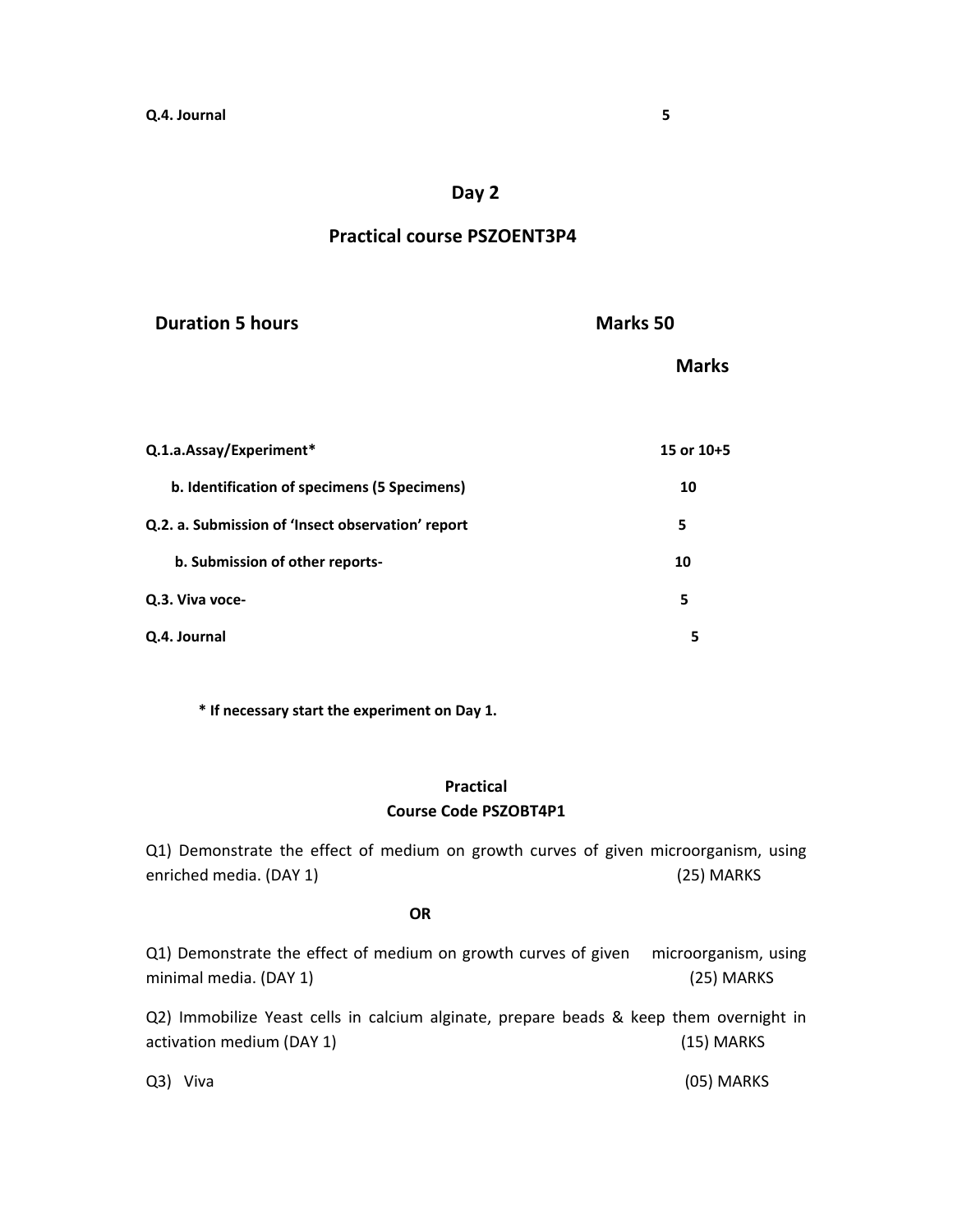#### **Practical Course Code PSZOBT4P2**

Q1) Prepare a bioreactor column to demonstrate Invertase activity in the bioreactor  $\text{column. (DAY 2)}$  (25) MARKS

Q2) Restriction-digest the given DNA sample & demonstrate the separation of fragments by performing agarose gel electrophoresis. Interpret the results by comparing with the standard digests provided. (DAY 2) (15) MARKS

#### **OR**

Q2) Demonstrate the western blotting technique for the given sample of protein.

| (DAY 2)     | (15) MARKS |
|-------------|------------|
| Q3) Viva    | (05) MARKS |
| Q4) Journal | (05) MARKS |

#### **Practical course PSZOENT4P3**

#### **Day 1**

| <b>Duration 5 hours</b>                       | Marks. 50    |  |
|-----------------------------------------------|--------------|--|
|                                               | <b>Marks</b> |  |
| Q.1. a. Dissection                            | 10           |  |
| b. Mountings                                  | 06           |  |
| c. Identification of specimens- (5 Specimens) | 10           |  |